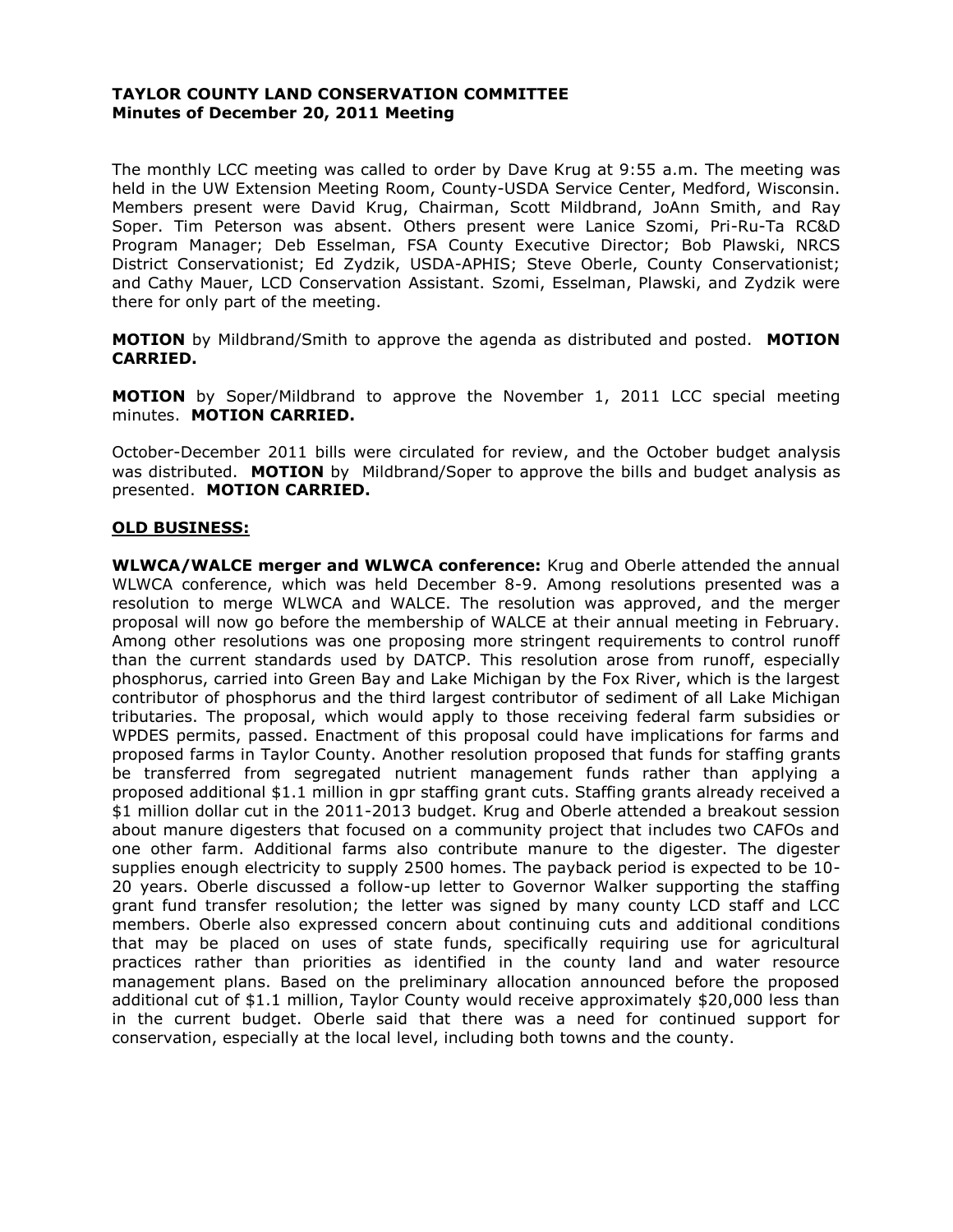#### **NEW BUSINESS:**

#### **Reports**

**Land Conservation Department – Steve Oberle, County Conservationist, reported:** Oberle submitted two cost-share extension requests for Krug's signature. The two contracts are Dave and Dawn Wendell, \$5600 and John and Jane Laub, \$4023.20. Oberle distributed information he gathered from county well records. Also, pump tests were conducted at the proposed North Breeze Dairy site to determine well yields. The data from the tests is not yet available. In response to a question from Mildbrand concerning the setback distances for high-capacity wells, Oberle said that, as far as he knew, the only regulation was that a new high-capacity well could not impact municipal wells or trout streams. Mildbrand noted that it is unfortunate that there is not better regulation of such issues in the county. Oberle mentioned that the Village of Stetsonville now has a wellhead protection plan and is working on a wellhead protection ordinance.

**Natural Resources Conservation Service – Bob Plawski, District Conservationist, reported:** NRCS is taking applications for EQIP (Environmental Quality Incentive Program) until February 3, to be followed by a ranking and approval period. Applications for CSP (Conservation Stewardship Program) are being taken until January 13. Ranking will be done by January 23 with approvals expected in March. No allocations for practices have yet been announced. Both forest lands and croplands are eligible. There were twenty-seven enrollees last year, including both Taylor and Price Counties. The program rewards those already doing well as far as conservation. There is an annual payment for five years if practices are maintained. Past payments have ranged from \$354 to \$2,000 for forest land and \$1,800-\$40,000 for cropland. Reviews are being done for those who enrolled in past years. Wetland determinations have been done. No federal allocation to the state for programs has yet been announced, though the federal budget for the programs has been set.

**Farm Service Agency – Deb Esselman, County Executive Director, reported:** DCPs have been delayed until January 23, and no advances are expected due to this being the last year of the current Farm Bill. Sign-ups for the SURE disaster program started December 14. In the recent County Committee elections Don Hoffman was elected to the Price County Committee and Jim Miller to the Taylor County Committee. Esselman expects to have funding for programs and staff but does not know how much. FSA is trying to reduce staff numbers through early retirement and buyouts.

**Wildlife Damage Program – Ed Zydzik, USDA-APHIS, reported:** Zydzik presented state average crop prices for 2011 crop damage payments: \$6.25/bu for corn, \$103/ton for alfalfa, and \$87/ton for mixed hay. **MOTION** by Mildbrand/Smith to pay \$5.75/bu for corn and the average prices for alfalfa and mixed hay. **MOTION CARRIED**. Zydzik said that delisting of wolves from endangered species status is expected later this month. This would apply to problem wolves, such as those depredating livestock.

**Pri-Ru-Ta RC&D – Lanice Szomi, Program Manager, reported:** Bob Brandt and other grazing specialists still have some funding available, though for a limited time period. From March to November Brandt wrote thirteen new grazing plans and led four pasture walks. He does not have much technical assistant money left but does have some educational money, which will enable him to host the annual grazing conference in Stetsonville. There is still GLCI (Grazing Lands Conservation Initiative) money available for about one year. At the next Pri-Ru-Ta meeting, scheduled for January 27, members will consider the future existence of Pri-Ru-Ta. Krug said that Pri-Ru-Ta has done a lot with a little, often taking local efforts and expanding them regionally. Unfortunately, that will be lost if Pri-Ru-Ta becomes defunct. The Northwest Regional Planning Commission is the only other somewhat similar regional organization, and they have not proved especially useful here.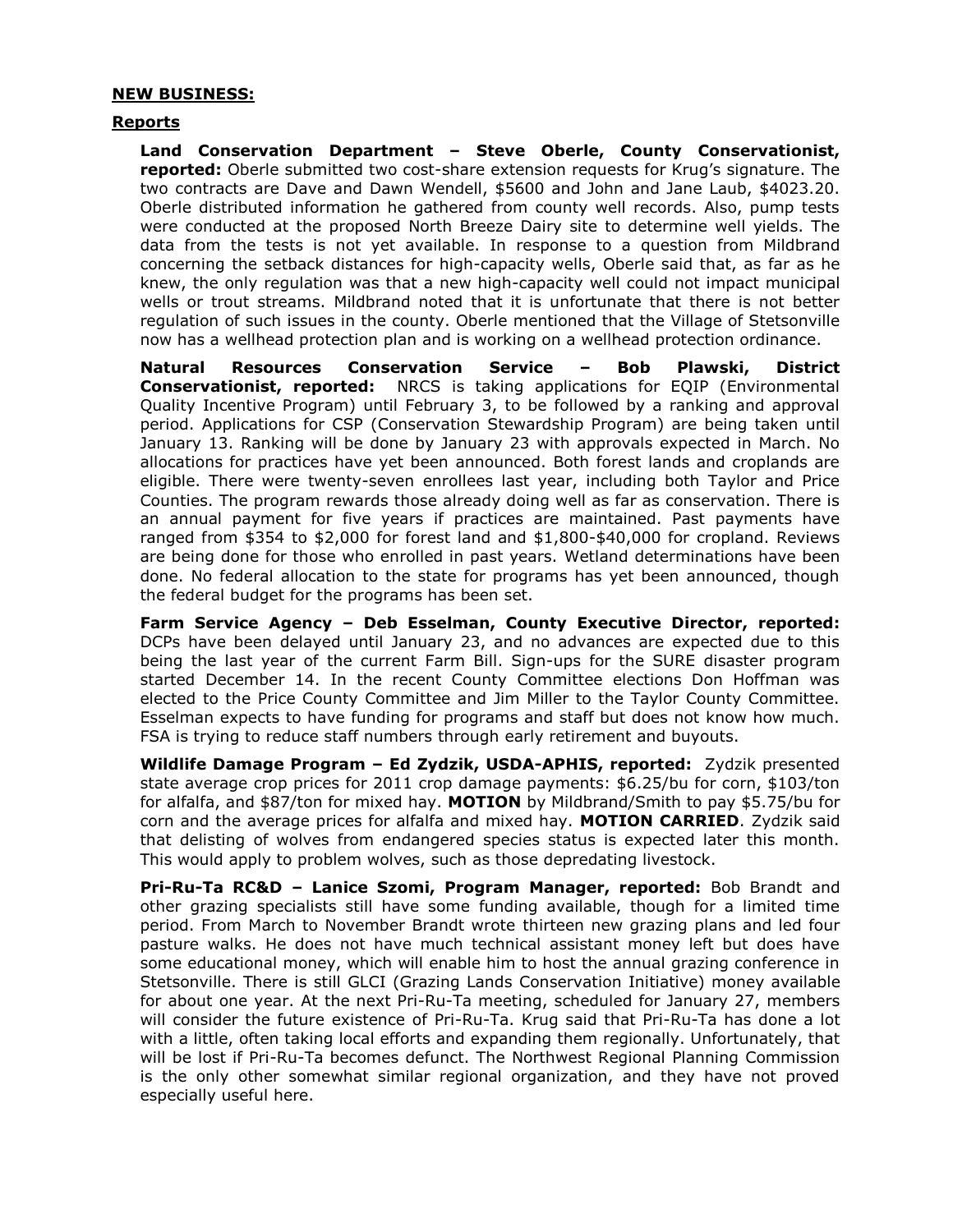**Northwest Land & Water Conservation Association (NWLCA) – Steve Oberle reported:** NWLCA presented two resolutions at the WLWCA conference. Paula Carow, County Conservationist in Rusk County, is retiring. It is not yet clear what is next for the department and the position. The proposed iron mine in the Penokee Hills was a topic of discussion.

**Land Conservation Committee 2012 Calendar:** Due to the spring elections, which will be held in April, and may result in different LCC membership, Mildbrand suggested setting only the date for the next meeting, which was then set for February 21 at 9:30 a.m.

**Conservation and Nutrient Management Plans**: Oberle said he had worked with Phil Jazdzewski on a nutrient management plan. Oberle said that there are a large group of farmers wanting nutrient management plans in addition to those in the Farmland Preservation Program (FPP). Oberle is still catching up on Farmland Preservation Program participants. According to Oberle, there he is confused about a letter sent out earlier this year that spelled out requirements for compliance with FPP by December 31, 2011 in order to be eligible for credits and whether the farmers were required to have a 2011 plan or a 2012 plan. He is working toward requiring them to have a 2012 plan by March 31, 2012. He added that two other groups of farmers, those with past plans and those working with NRCS, also wanted plans. Committee members recalled that the letter required those in FPP to have a 2011 plan by December 31 to be eligible for tax credits and to have a 2012 plan by March 31in order to stay eligible. Oberle said things were delayed by Matt Lapinski leaving at the end of July and the position not being refilled. Mildbrand asked who is writing the plans – farmers, contractors, or Oberle? Discussion followed. **MOTION** by Soper/Mildbrand that Oberle create a list of non-compliant Farmland Preservation Program participants to be turned over to DATCP if they have not made a good faith effort to write their nutrient management plan, as indicated by having taken soil samples. **MOTION CARRIED**.

**Correspondence:** Big Eau Pleine Task Force final minutes; Discovery Farms newsletter

**Future meetings/events: MOTION** by Mildbrand/Soper to approve all meetings below. **MOTION CARRIED.**

NWLCA (Oberle)............................................................................... (Hayward) February 3, 2012 **Next LCC Meeting .....................................................................9:30 a.m., February 21, 2012**

**MOTION** by Soper/Smith to adjourn at 12:30 p.m.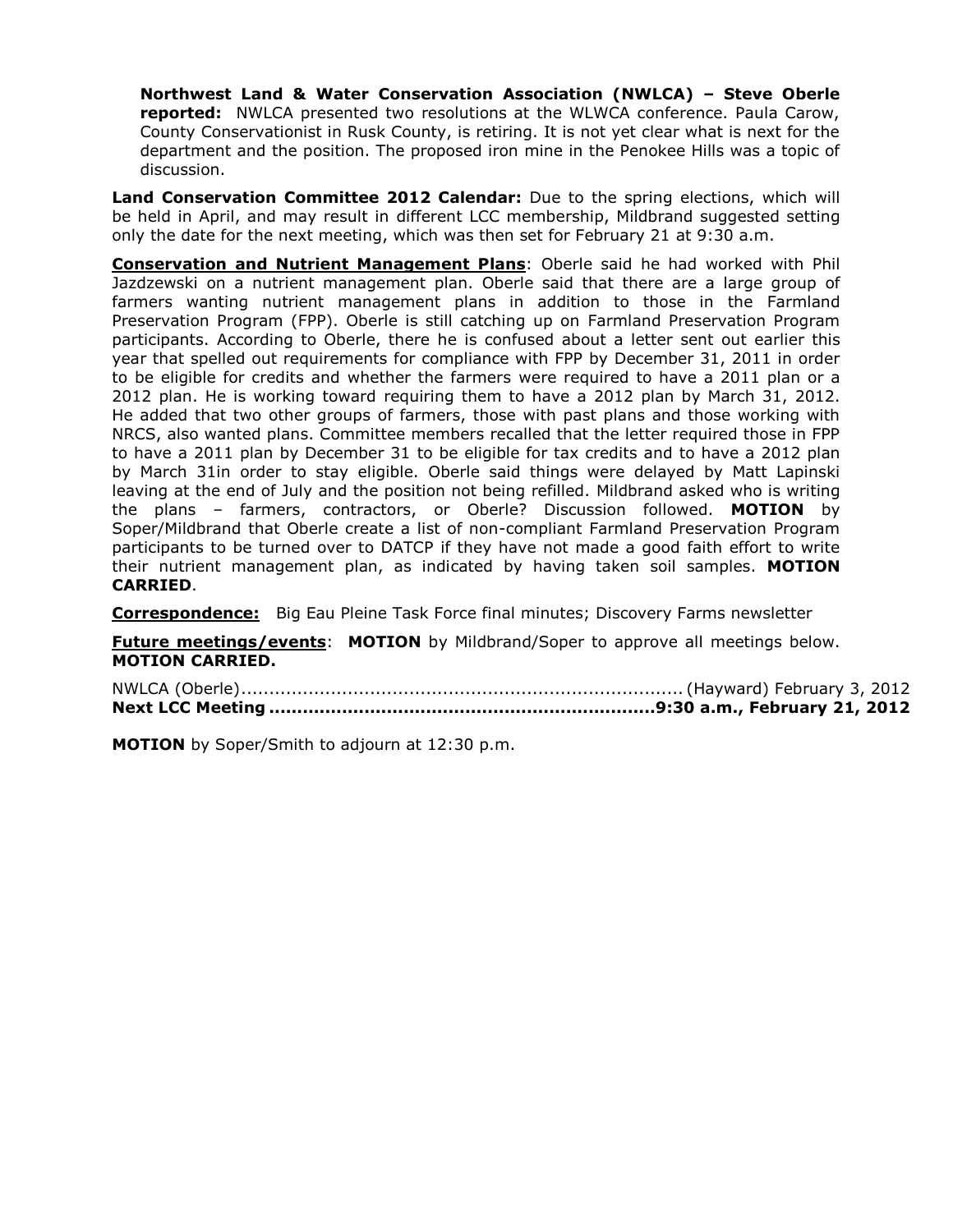#### **TAYLOR COUNTY LAND CONSERVATION COMMITTEE Minutes of November 1, 2011, Meeting**

The monthly LCC meeting was called to order by Dave Krug at 9:45 a.m. The meeting was held in the UW Extension Meeting Room, County-USDA Service Center, Medford, Wisconsin. Members present were David Krug, Chairman, Scott Mildbrand, Tim Peterson, JoAnn Smith, and Ray Soper. Others present were Steve Oberle, County Conservationist, and Cathy Mauer, LCD Conservation Assistant. Also present were Jim Metz, Taylor County Board Chairman; Nick Nice, DNR Conservation Warden covering Taylor County; Mike Riggle, Taylor County Sportsman's Club; Kim Christofoli, Indianhead Community Action Agency; and Shawna Kestler, Indianhead Community Action Agency.

**MOTION** by Peterson/Mildbrand to approve the agenda as distributed and posted and the minutes of the October 18, 2011, LCC meeting. **MOTION CARRIED.**

# **OLD BUSINESS:**

**Taylor County Participation in the 2011 Venison Donation Program: MOTION** by Mildbrand/Soper to reconsider participation in the venison donation program. Discussion concerning the funding for the program: The money comes from antlerless deer tag income, which can only be spent on crop damage payments or the venison donation program. Unspent funds roll over into the next year, and the funds have never been spent completely. It is a statewide pool of money. Originally, sportsman's groups funded the program; in some more recent years, they supplemented the state funds. The food pantry sponsored by the Indianhead Community Action Agency in Medford gave away 500 pounds of venison in 2010 and 1500 pounds in 2009. They have never had venison go to waste. Mildbrand noted that the program is good for the image of hunters. Riggle commented that there haven't been huge numbers of deer donated, with nineteen last year, though previous years had sometimes been higher. Nice said that there seems to be a relationship to the number of antlerless tags available. Taylor County is included in three units with \$2 tags this year and four with \$12 tags this year. **MOTION amended** by Mildbrand/Soper to move that Taylor County participate in the venison donation program, replacing the action at the August 16th LCC meeting to not participate. **MOTION CARRIED.**

**Next LCC Meeting ....................................................9:30 a.m., December 20, 2011**

**MOTION** by Mildbrand/Peterson to adjourn at 10:00 a.m.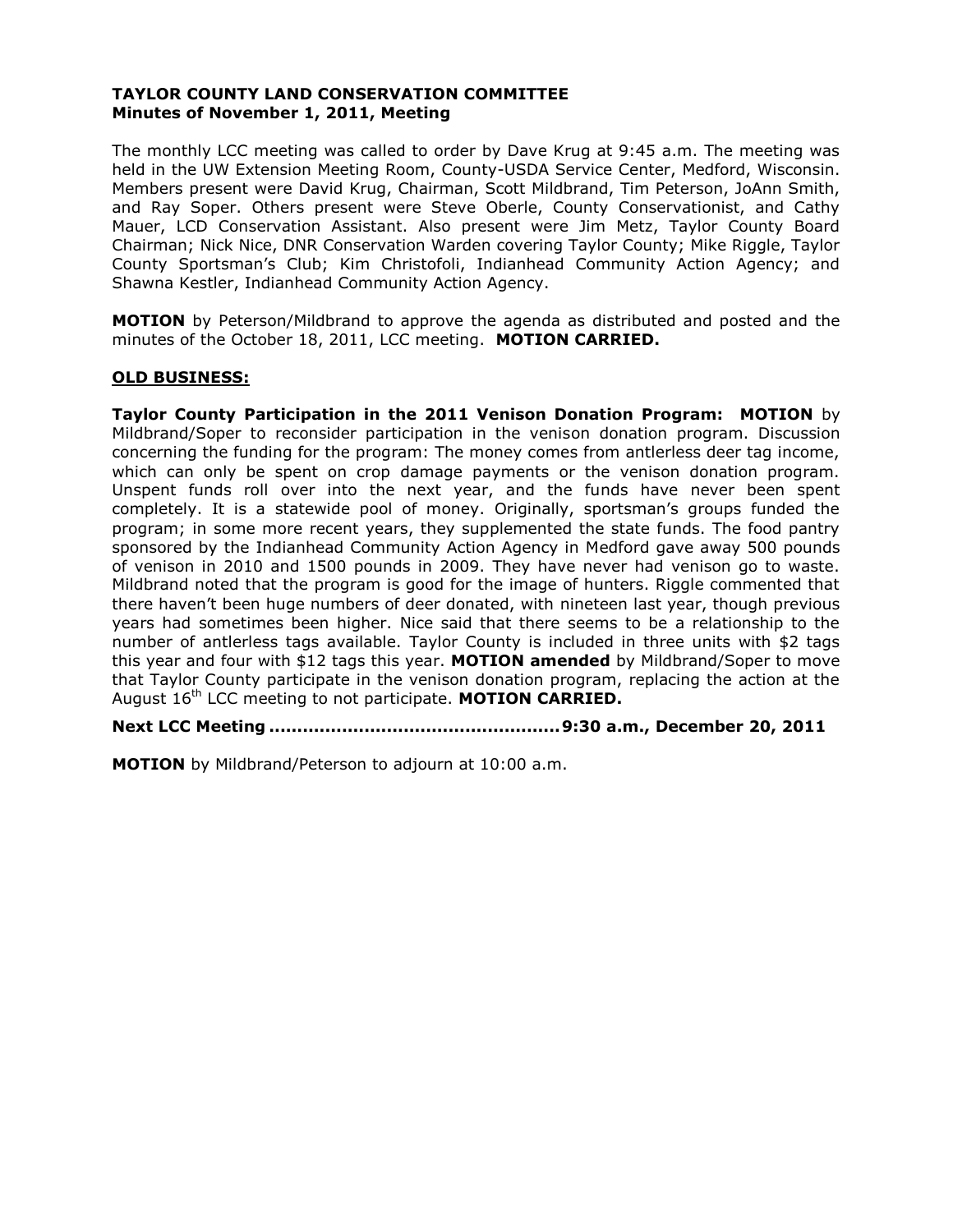# **TAYLOR COUNTY LAND CONSERVATION COMMITTEE Minutes of October 18, 2011 Meeting**

The monthly LCC meeting was called to order by Dave Krug at 9:30 a.m. The meeting was held in the UW Extension Meeting Room, County-USDA Service Center, Medford, Wisconsin. Members present were David Krug, Chairman, Scott Mildbrand, and Ray Soper. Tim Peterson and JoAnn Smith were absent with excuse. Others present were Deb Esselman, FSA County Executive Director; Bob Plawski, NRCS District Conservationist; Steve Oberle, County Conservationist; and Cathy Mauer, LCD Conservation Assistant.

**MOTION** by Soper/Mildbrand to approve the agenda as distributed and posted. **MOTION CARRIED.**

**MOTION** by Mildbrand/Soper to approve the August 30, 2011 LCC meeting minutes. **MOTION CARRIED.**

August-October 2011 bills were circulated for review, and the August budget analysis was distributed. **MOTION** by Mildbrand/Soper to approve the bills and budget analysis as presented. **MOTION CARRIED.**

**Natural Resources Conservation Service Report** (moved up on agenda by request) – Bob Plawski, District Conservationist reported: NRCS is operating on a continuing budget resolution through November 18, with budget after that date uncertain. Applications for EQIP (Environmental Quality Incentives Program) are now being taken, but it will probably be January or February by the time the ranking is finished and allocations are finalized. CSP (Conservation Stewardship Program) payments will probably not be made until at least November. There were thirty-three participants from last year and thirty-five from the year before. Participants need to have been in the program for a year and to have done specified activities. They can also do additional activities. Payments can be taken either before or after January 1. The Local Work Group for EQIP met at the end of August to decide on guidelines for the upcoming year. Cropland and pasture land practices are the only practices under local control. There are fifteen national practices related to grazing; flat rates for these will be decided on a regional (Michigan, Minnesota, and Wisconsin) level. Overall there is not as much local control as in previous years. NRCS is getting caught up on HEL (highly erodible land) determinations and making sure that there is a conservation plan or approved operations on such lands. They are now taking applications for CSP. There are some changes to approved activities, with some previously approved activities being dropped and some new activities added. There are two categories: crop/pasture land and forest land. Payments for the former are about \$18/acre and for the latter, \$4-6/acre; payments are for five years. Landowners may participate in both. Last year there were twelve initial approvals but when funds became available all applicants were approved. It is likely that all applications for forest land will be approved this year.

# **OLD BUSINESS:**

**WLWCA/WALCE proposed merger**: The draft by-laws for the merged organization were included in the LCC packet. The proposal will first be voted on at the annual WLWCA meeting in December, where it needs a 2/3 majority for approval. If it passes, it will then be voted on at the WALCE conference in February. Following discussion on some of the pros and cons of the merger, a **MOTION** was made by Mildbrand/Soper to give Krug the authority to vote yes or no at the annual WLWCA meeting, using his discretion depending on any additional information presented. Krug said that while he is in favor of the merger, he will consider any additional information that is available at the meeting before making his final decision as to how to vote. **MOTION CARRIED**.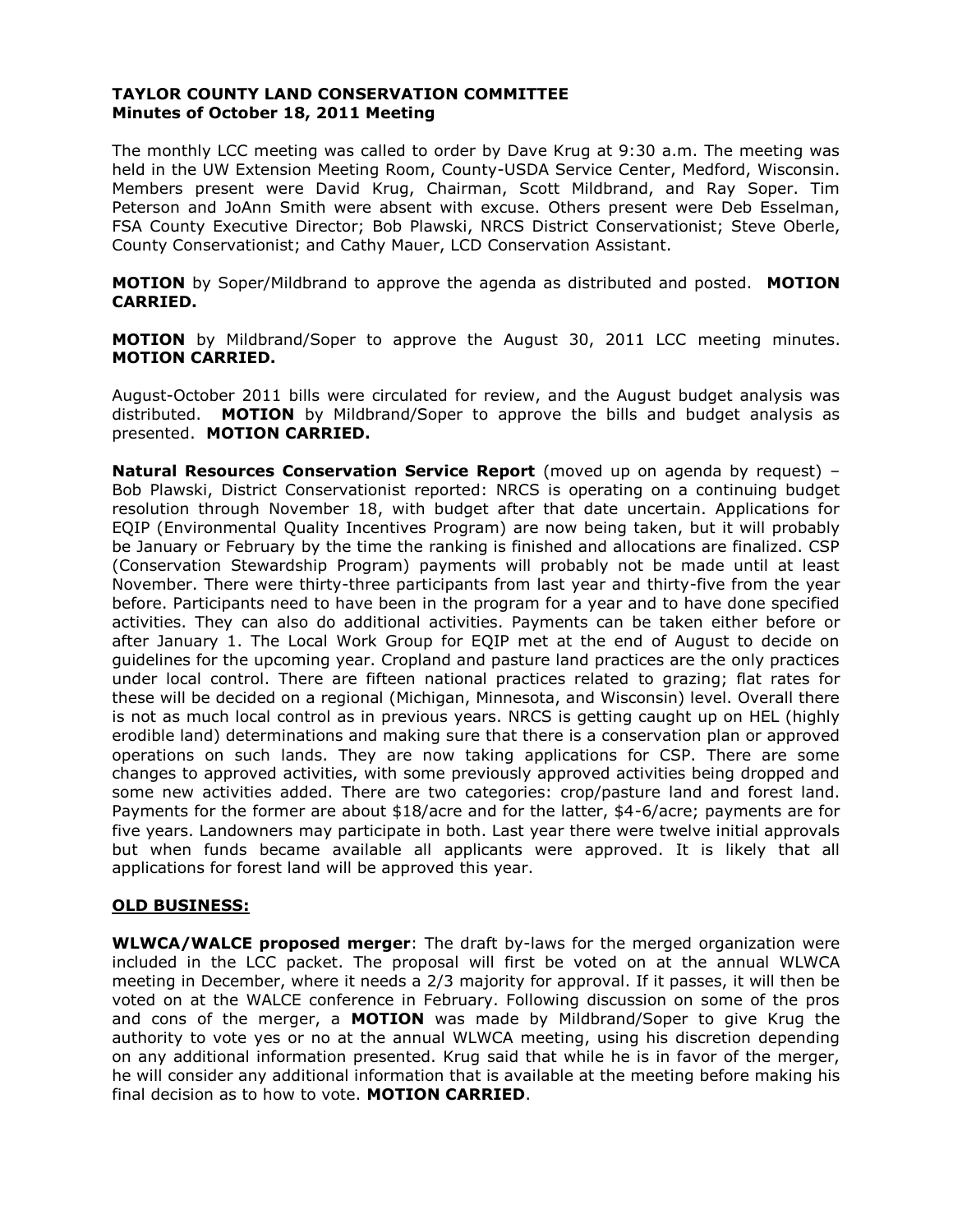# **NEW BUSINESS:**

#### **Reports**

**Land Conservation Department – Steve Oberle, County Conservationist, reported:** Oberle circulated several publications that he thought might interest the committee, including "Glaciation of Wisconsin" from the Wisconsin Geological and Natural History Survey, "Future Friendly Farming" from the National Wildlife Federation. He also distributed a summary of wells in Taylor County broken down by town and including average depth and average flow rates.

**Farm Service Agency – Deb Esselman, County Executive Director, reported:**  Esselman distributed a notice to Hispanic and women concerning possible compensation for past discrimination. The FSA staff is finishing processing DCPs. November 18 is the final date for signing up for the 2010 SURE disaster program. Esselman does not expect much participation in this area because crops here were pretty good and many farmers did not have all their crops insured as required by the program. DCP sign-up will end January 23. Like NRCS, FSA is operating under a continuing resolution. FSA is offering an employee buyout in Wisconsin and there may be some office closings, though probably not Taylor County.

**Pri-Ru-Ta RC&D – Steve Oberle reported on behalf of Lanice Szomi, Program Manager** : Bob Brandt, grazing specialist, has a \$12,761 Education and Demonstration Grant that runs through 2012. The Pri-Ru-Ta Council will meet Monday, October 31, at 10:00 a.m. via teleconference. Brant is in the LCD office part-time and in the field parttime. Over one hundred people from seven states attended the regional RC&D that was held in Stevens Point in September. Pri-Ru-Ta is still looking for technical assistance money.

**Taylor County Wildlife Damage and Abatement and Claims Program (WDACP) 2012 budget**: **MOTION** by Mildbrand/Soper to approve the budget as presented. There is not county levy money involved. **MOTION CARRIED**.

**LCD Vehicle**: The Forestry and Recreation Department will be replacing one of their trucks. **MOTION** by Soper/Mildbrand that the LCD acquire Forestry's old truck and give the LCD truck to Maintenance, Buildings, and Grounds. **MOTION CARRIED**.

**Possible resolutions at the annual WLWCA meeting**: The only resolution submitted so far is the proposal for the merger with WALCE.

**Correspondence**: *Thursday Note*; Mining Legislation; Big Eau Pleine Task Force

**Future meetings/events**: **MOTION** by Mildbrand/Soper to approve all meetings below. **MOTION CARRIED.**

**\_\_\_\_\_\_\_\_\_\_\_\_\_\_\_\_\_\_\_\_\_\_\_\_\_\_\_\_\_\_ \_\_\_\_\_\_\_\_\_\_\_\_\_\_\_\_\_\_\_\_\_\_\_\_\_\_\_\_**

NWLCA (Oberle)...............................................................................(Hayward) October 28, 2011 WCA, Mining in Wisconsin: Issues facing County Government (Oberle)(Stevens Point) November 14, 2011 2011 Annual WLWCA Meeting (Krug/Oberle) ......................... (Wisconsin Dells) December 8-9, 2011 **Next LCC Meeting ...................................................................9:30 a.m., December 20, 2011**

**MOTION** by Mildbrand/Soper to adjourn at 11:38 a.m.

Chair **Date**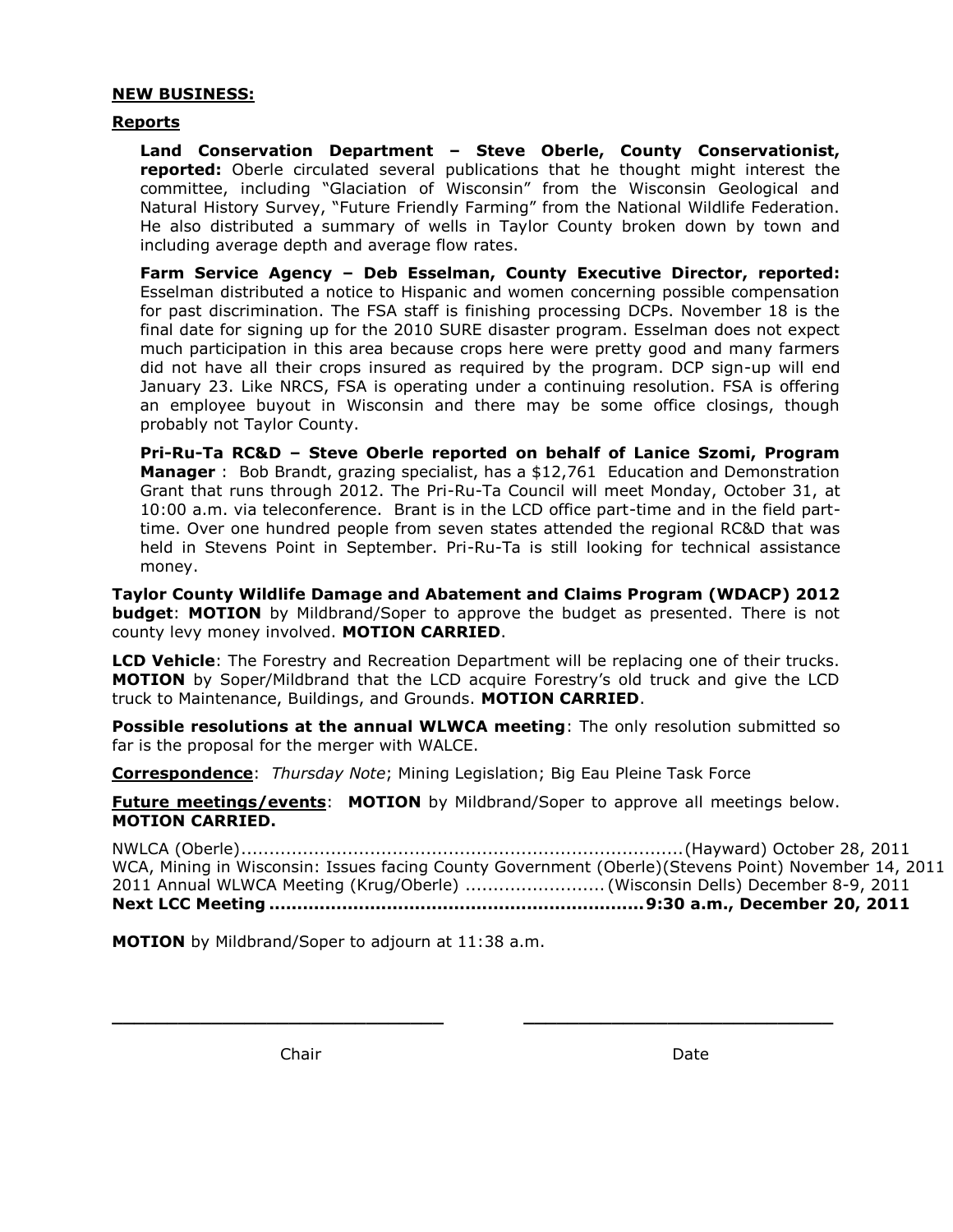#### **TAYLOR COUNTY LAND CONSERVATION COMMITTEE Minutes of August 30, 2011 Meeting**

The monthly LCC meeting was called to order by Dave Krug at 10:00 a.m. The meeting was held in the UW Extension Meeting Room, County-USDA Service Center, Medford, Wisconsin. Members present were David Krug, Chairman, Scott Mildbrand, JoAnn Smith, and Ray Soper. Tim Peterson was absent. Others present were Steve Oberle, County Conservationist, and Cathy Mauer, LCD Conservation Assistant.

**MOTION** by Soper/Mildbrand to approve the agenda as revised and posted on August 29, 2011 to add "Discuss/take action on Taylor County participation in 2011 Venison Donation Program". **MOTION CARRIED.**

**MOTION** by Mildbrand/Soper to approve the August 16, 2011 LCC meeting minutes as revised to read Stanley Webster rather than Charlie Webster in connection with Hannibal wells. **MOTION CARRIED.**

# **OLD BUSINESS:**

**2012 LCD Budget**: Oberle distributed a revised budget showing the budget with and without the Resource Conservationist position included. The subtotal for the staffing and benefits budget without the position is \$207, 658 [with the position it is \$257,100]. Oberle referred to an article in the *Country Today* that said the final allocations from DATCP for the staffing and support grants would not be made until September or October. Mildbrand talked to Oberle by phone last week and indicated he would support keeping the \$10,000 for the drinking water program in the budget at least until it was known if additional cuts were needed per the Budget Review. He still thinks [participants] need to pay more for the program. He doesn't think the Resource Conservationist position is needed. Krug asked if the grant would be affected if there is not a fourth position, to which Oberle replied that he couldn't say, especially when considering both the short term and long term. Smith asked how the department was managing now [with the position vacant for a month]. Oberle said it made him think twice about taking on new programs and that there may be less service in the future. As part of a discussion of the impact of loss of the position, Oberle referred to the Taylor County Land and Water Resource Management Plan, which is the guiding document for the department. Krug asked if Lapinski had only been working on nutrient management plans and the Farmland Preservation Program (FPP) and asked about the effect on the department of not having a certified crop advisor on the staff. Oberle said NRCS requires a CCA because the federal government does not recognize his credentials. He said there is no one else in the building who is certified, though sometimes Bob Plawski (NRCS District Conservationist) was able to accept his (Oberle's) signature. He said this may have been affected by the change from nitrogen-based NMPs to phosphorus-based NMPs. Krug noted the limited term status of the position enabled people to use the position as a training opportunity and then leave, especially if they found a position with benefits, two years being typical. Soper noted it is a fact of life that stair step careers to move into better jobs. Oberle said he had tried to offer a higher salary and that there was now some vacation and sick leave associated with the position. Smith commented that benefits are going down in many jobs. Smith wondered if hiring a local person would help; Oberle added that if a spouse had benefits it might also help. Smith asked if the position were to be filled, would it be at \$49,442 (the amount given by the County's accountant as the current cost)? Oberle said no, it would probably be \$40,000 or less. He also said that if there were other funds available from outside the department, full-time funds would not be needed from the county. Oberle also brought up the possibility of a half-time position. Soper asked about the potential for sharing a position with another county, but Oberle said he had looked at that before the last meeting was now thinking of federal funds or other funds, similar to how Bob Brandt, Pri-Ru-Ta Grazing Specialist is funded. Soper said he would be interested in exploring the possibility of working with other counties. He said it seemed unlikely to get someone half-time without other money. Oberle said Lanice Szomi, Pri-Ru-Ta Project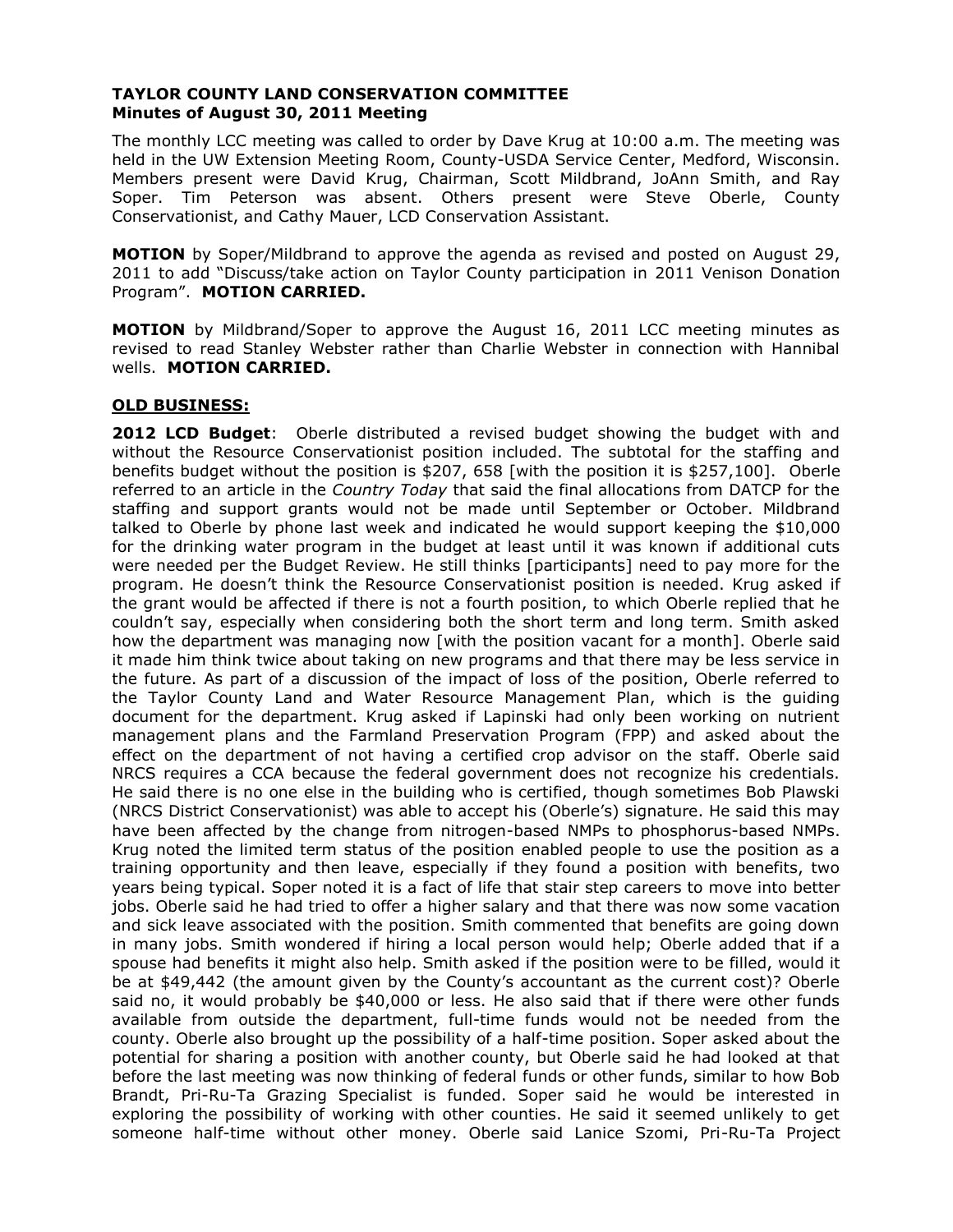Manager, was looking for additional money for Brandt's position and that might fit position might fit with the Resource Conservationist position. He also said the Resource Conservationist position description included grazing and shoreland zoning issues and that he was looking at sharing the position with other Taylor County departments. Smith asked if someone just out of college would be able to walk right into the job; Oberle said no, he would be looking for someone with experience in another LCD or similar. Krug there was a question if there is still a need for Taylor County to have the position. Soper said he was not convinced there was not some need but questioned a need for full time. He also noted that if Pri-Ru-Ta disappears there may be a need for a grazing specialist. Oberle said other counties were working with UW-Extension, which is not the case here, having only a halftime Agricultural Agent. Krug asked if Oberle had a list of farmers waiting to get help, saying as far as he knew there was no waiting list though most farmers know they are required to have a plan. He also said few are getting plans unless they are in the FPP. Oberle said he did have a list and a letter had been sent out. Mildbrand reminded the committee and Oberle that the gist of the letter was that participants in FPP would lose their benefits if they did not comply. Oberle he said he would have to follow up on that. Soper said there were no teeth in compliance with NMP regulations for FPP participants anymore because the state seems to be letting the FPP die. Mildbrand said the Agriculture Committee had said no to an increase in the Ag agent hours and other departments were also not being allowed to refill positions. **MOTION** by Mildbrand/Krug to approve the LCD budget with the \$10.000 for the Drinking Water Education and Testing Program intact but without funding for the Resource Conservationist position. There was a discussion about the Tree Sale program, and Mauer explained that there was usually a small profit made and that unsold trees were given out through the Future Farmers of America or other school-related activities. Soper noted that if the Resource Conservationist position was not included in the budget, there would not need to be a discussion about it at the January meeting since there would be no funds. Such a discussion had been planned at the August  $16<sup>th</sup>$  meeting. **MOTION CARRIED**, with committee members saying that it was a difficult decision.

# **NEW BUSINESS:**

**Taylor County participation in 2011 Venison Donation Program:** Following discussion, **MOTION** by Soper/Mildbrand that Taylor County not participate in the program. Krug said he was against the motion, thinking that the donation program was a good way to utilize otherwise unused venison and that it would supply food to those in need. **MOTION CARRIED**.

**Nutrient Management Plans**: The committee reviewed NMPs for Camby and Ginger Berry, Richard Halopka, Jeremy Goebel, Tom Goebel, and Gary Weber. Krug asked if the plans had been approved by Lapinski (former LCD Resource Conservationist), but Oberle said either he (Oberle) or Halopka had approved them. Soper reminded the committee that they had previously decided that NMPs did not need committee approval. Mildbrand asked for clarification that landowners could write their own plans if they had taken a class. Oberle said there was a need to recertify every year and that a CCA needed to sign off on their plans the first year.

**Correspondence**: Pri-Ru-Ta Agenda and Minutes; *Country Today* article about proposed DATCP/SWRM grant allocations to counties.

**Letter from DNR concerning North Breeze Dairy (NBD)**: Oberle reviewed a letter from Gretchen Wheat, DNR, which had been included in the August  $16<sup>th</sup>$  LCC packet. Mildbrand questioned if there was no digestor, would there be no construction of NBD. He also questioned the size of the footprint of the storage pit. Smith noted that due to citizen concern, there was more scrutiny of the proposed operation. Soper said that apparently NBD had been assuming they could sell manure nutrients but that such may not be the case. Oberle expressed concern about a possible negative effect on the local economy if the facility were to be built.

LCD budget to Larry Brandl (Taylor County Accountant).................................... September 9, 2011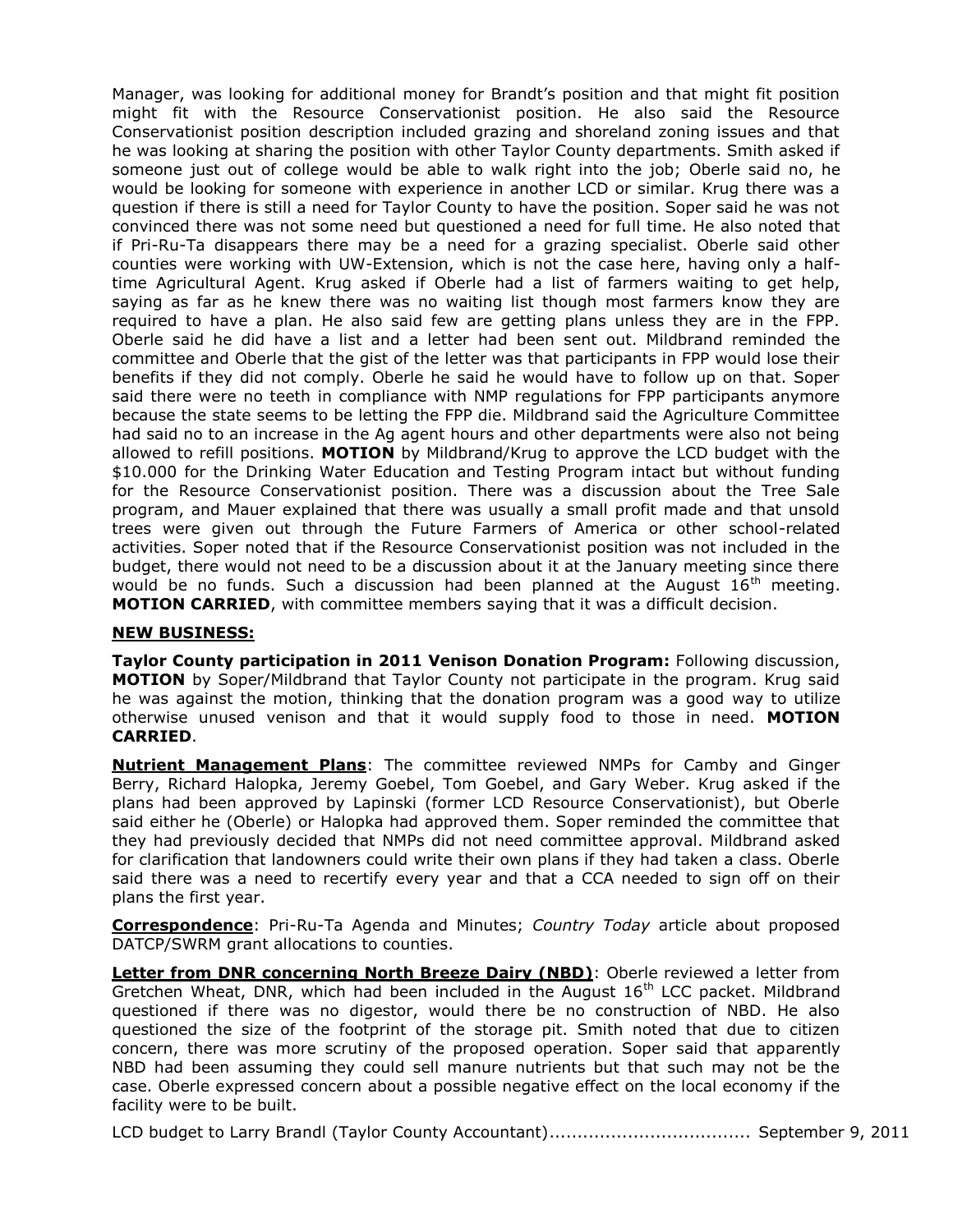| LCD Budget Review Session (Oberle)  (Courthouse), 11:45 a.m., September 22, 2011 |
|----------------------------------------------------------------------------------|
|                                                                                  |

**MOTION** by Smith/Mildbrand to adjourn at 11:25 a.m.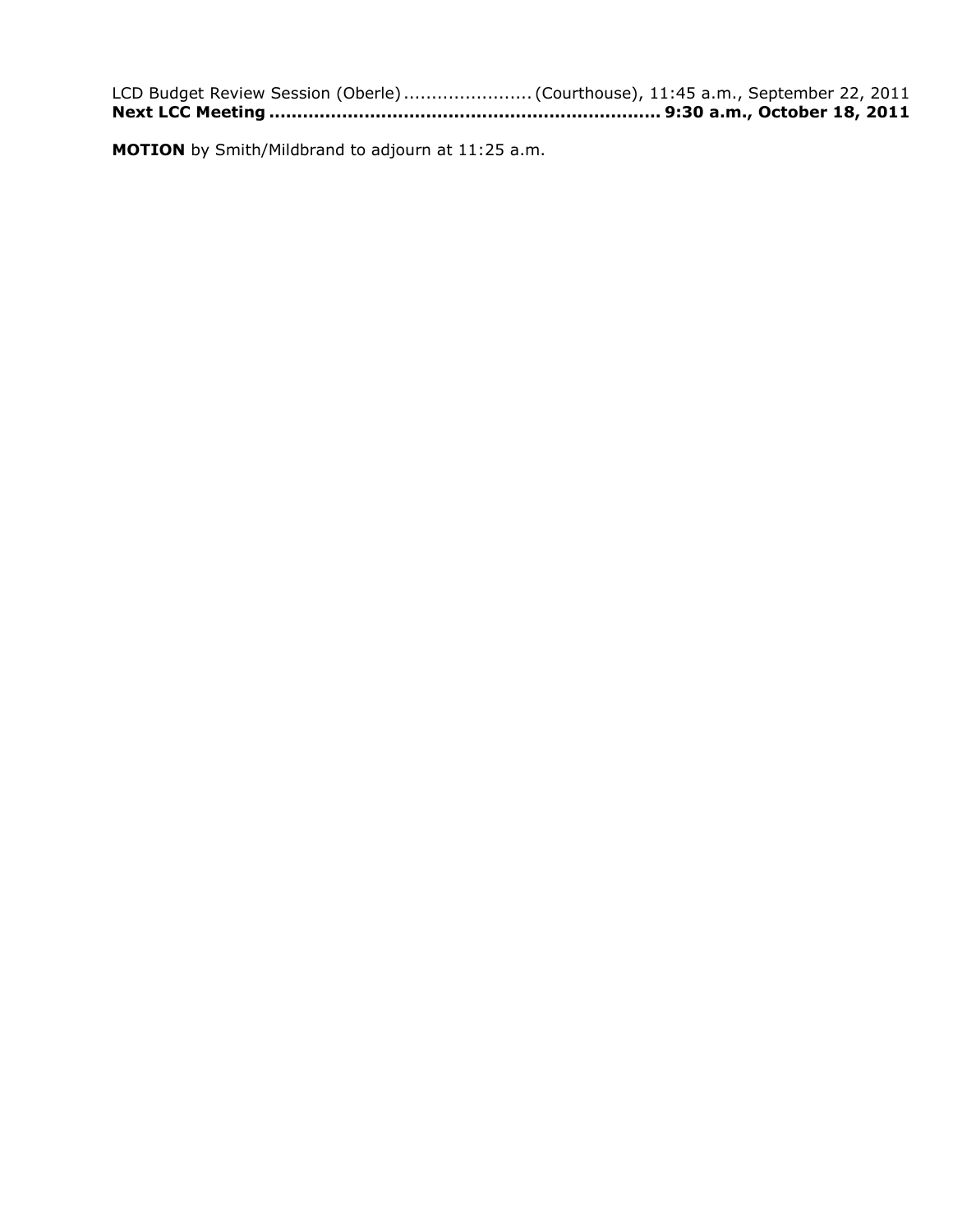# **TAYLOR COUNTY LAND CONSERVATION COMMITTEE Minutes of August 16, 2011 Meeting**

The monthly LCC meeting was called to order by Dave Krug at 10:10 a.m. The meeting was held in the UW Extension Meeting Room, County-USDA Service Center, Medford, Wisconsin. Members present were David Krug, Chairman, Scott Mildbrand, Tim Peterson, JoAnn Smith, and Ray Soper. Others present were Chris Borden, NRCS; Lanice Szomi, Pri-Ru-Ta RC&D Program Manager; Ed Zydzik, USDA-APHIS; Steve Oberle, County Conservationist; and Cathy Mauer, LCD Conservation Assistant.

**MOTION** by Soper/Mildbrand to approve the agenda as distributed and posted. **MOTION CARRIED.**

**MOTION** by Mildbrand/Soper to approve the June 21, 2011 LCC meeting minutes. **MOTION CARRIED.**

June-August 2011 bills were circulated for review, and the June budget analysis was distributed. **MOTION** by Peterson/Smith to approve the bills and budget analysis as presented. **MOTION CARRIED.**

# **OLD BUSINESS:**

**2011 Drinking Water Education/Testing Program update**: Oberle revised his state of Taylor County groundwater report. Soper noted that the Drinking Water Program summary sheet did not include mention of phosphorus. Oberle said he was aware of that and that occasionally the lab reported phosphorus on individual reports. Oberle said that there were 160 to 170 wells tested during the program. He noted that there was less arsenic than in previous years. He speculated that a higher water table may have resulted in either dilution of the arsenic or lessened the amount of oxidation. LCC members asked about coliform results, with Krug noting in one case both an original test and retest indicated coliform but that a test through AgSource did not indicate coliform.

**Hannibal water testing results**: Oberle had included a table of water quality results from 1998 and 2011in the LCC packet and distributed a map with locations and data. Nine wells were tested; in 2011 samples were taken twice, approximately thirty days apart. The tests measured sodium, chloride, conductivity, iron, and manganese. Two wells had been affected, one at the New Hope Presbyterian Church and one at the Baptist Church (the old school). The county drilled a new well on Charlie Webster's property, with the stipulation that in addition to serving the two churches, it would also serve Webster. After drilling the new well, the two church wells were abandoned. Iron and manganese were also very high in the old wells. A meeting has been set up with DNR, Jess Sackmann, Taylor County Highway Commissioner, and Larry Peterson, Taylor County Zoning Administrator to review the results and possibly close the case. Oberle has reviewed the results with the homeowners whose wells were tested. He distributed maps of the chloride data, noting that Sackmann was interested in that data. Much of the chloride contamination appears to be along roads, where road salt and dust control materials both contain chloride. Septage is also a possible source of chloride contamination. In response to a question from Krug as to what health implications chloride contamination might pose, Oberle said it was an indicator of possible contamination by other contaminants, too. Krug also asked about the impact of road runoff on streams and lakes, and Oberle said there was no data.

#### **NEW BUSINESS:**

#### **Reports**

**Land Conservation Department – Steve Oberle, County Conservationist, reported:** Oberle attended training last week with Bob Plawski and Chris Borden of NRCS. The training included discussion of Farmland Preservation and agricultural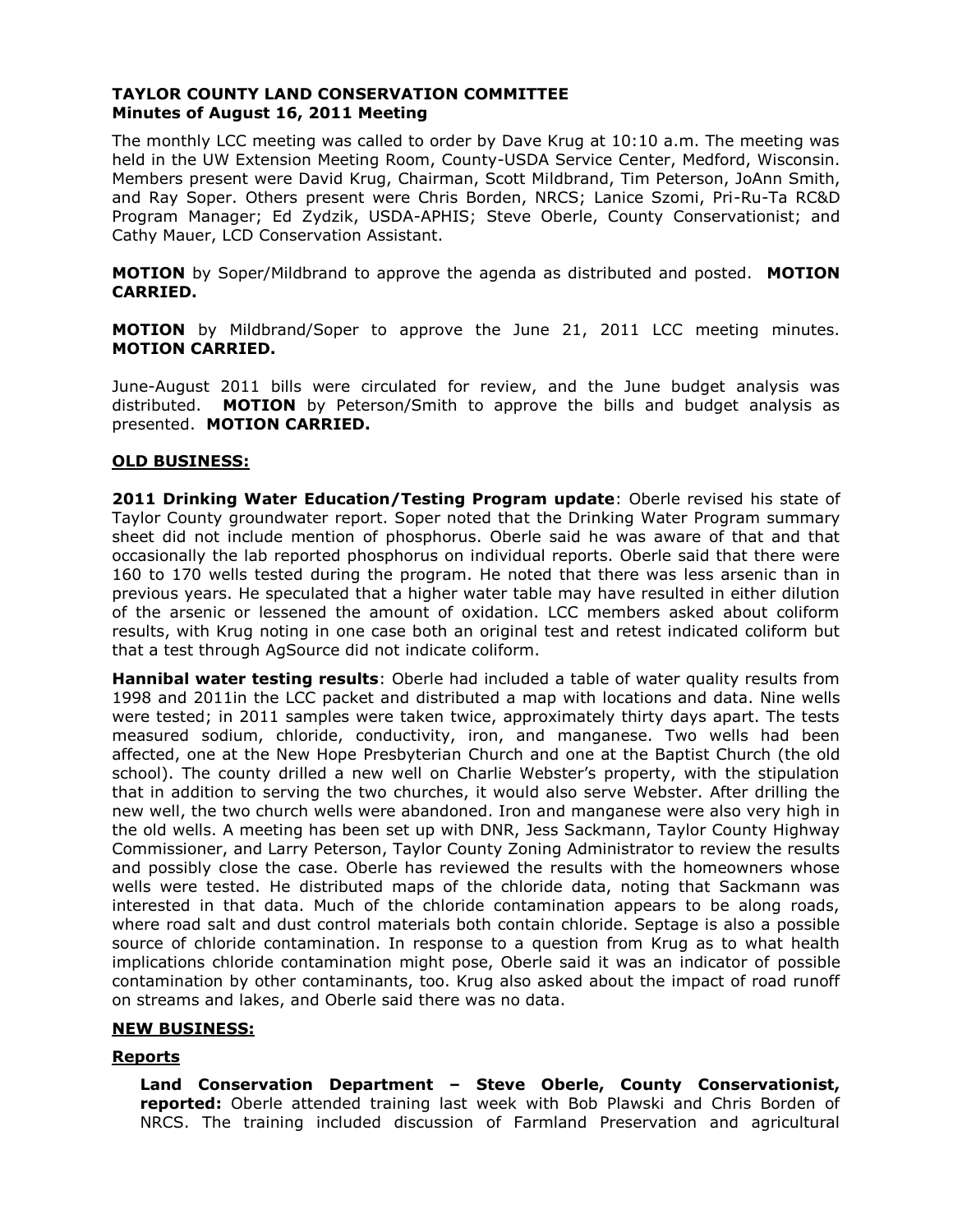performance standards. NRCS is changing the tolerable soil loss (T) and runoff (k) calculations. There may be changes in the Runoff Rules [from the state]. Oberle said that he thought things were really tightening up concerning runoff.

**Wildlife Damage Program – Ed Zydzik, USDA-APHIS, reported:** Deer numbers appear to be on the rise, and shooting permits were issued to Robert Pinsch, who grows ginseng, and Joe Zenner, who had some of the worst corn damage Zydzik has ever seen. Ten tags were issued, and ten does were shot the first day. Al Neumann lost a calf to a bear. The incident occurred on leased land where the owner does not want bear hunting. An increasing number of people are keeping bees; fortunately electric fencing seems to be working to keep bears out of the hives. Lemkes are having a problem with deer in their strawberries, but due to the proximity to the City of Medford, shooting is not a feasible option so temporary fencing is being used. APHIS still does not have the option of killing wolves, and another lawsuit, based on the proposition that two species are involved, is likely if they are delisted. Wolves are taking a large number of calves in some areas. Bears are starting to move into corn fields. Jim Miller and Keith Skabroud have both had problems. Funds are available for paying farmers for crop damage. However, funds for staffing are limited. Zydzik covers three full counties plus about half of two others. If staff leaves, it is likely that replacements will not be offered benefits.

**Natural Resources Conservation Service – Chris Borden, NRCS, reported:** Wisconsin obtained additional EQIP funds from other states. One grazing project near Silver Creek was funded through a RAC (Resource Advisory Committee) grant from the USDA-Forest Service. As budget cuts are enacted, NRCS is looking for areas/offices that have good productivity, i.e. projects implemented with little staff time, and northwest Wisconsin looks pretty good, in part because of cooperation with partners, such as LCD. Bob Plawski, NRCS District Conservationist, is checking status of conservation compliance on HEL and is finding generally good compliance.

**Pri-Ru-Ta RC&D –Lanice Szomi, Program Manager, reported:** The state budget including state bonding money for grazing. Some projects were approved through the Grazing Lands Conservation Initiative (GLCI), but no federal funds are available. The state budget included previously unidentified projects that may affect the amount of money available through DATCP. Funding is up in the air. There may be technical assistance funds available through NRCS for grazing plans; however the amount and timing are not known. The Ashland, Bayfield, Douglas, and Iron Counties specialist has funding into September; Bob Brandt has funding through the end of this year; and the Northwest specialists, who work out of Spooner, have funding into March. After the most recent Council meeting at the end of July, Pri-Ru-Ta asked each of the LCDs to develop a list of top three concerns that the Council can work on, including finding funds. The Council will meet on September 2 to discuss priorities and also continued existence. Soper asked whether the regional RC&D conference was still going to be held. Szomi replied that the conference will be September 14-16 in Stevens Point and will be open to anyone who is interested, including other non-profits. The conference theme is "building financial stability".

# **OLD BUSINESS (cont.)**

**WLWCA/WALCE possible merger:** Chuck Wagner, President of the WLWCA Board of Directors, joined the committee meeting by phone. Wagner summarized the current status of the merger discussion. At a meeting of the ad hoc committee last week, a draft of bylaws for the proposed new organization was presented. The proposed by-laws had been reviewed by Curt Pawlisch, attorney for WLWCA, and by Julian Zelazny, Executive Director of WLWCA, who both had suggestions. The draft was revised at the meeting, incorporating those suggestions. The full boards of both organizations will be meeting soon to review the proposed by-laws, which will be sent to all members of both organizations in September for review and comments. The ad hoc committee expects that by October a complete package, including by-laws and description of the new organization, would be sent to all LCCs/LWCCs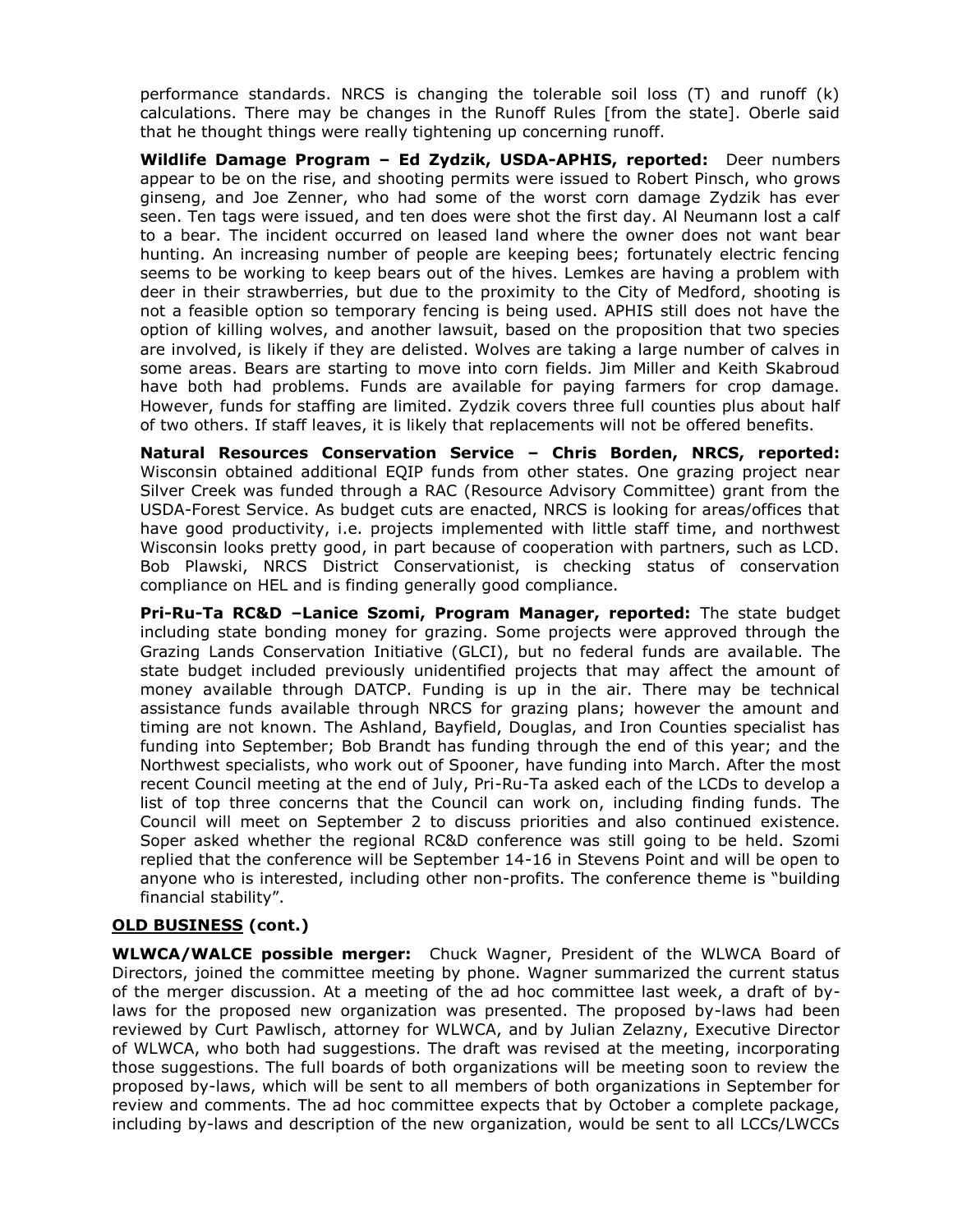so that they would have time to review and discuss the plan and decide if they want to support the merger, which they will vote on at the December annual WLWCA meeting. WALCE members will vote on the merger at their annual meeting in February/March. If approved, the new organization will start in March. Krug asked Wagner about potential savings in staff, meeting time, and duplication and any potential impact on effectiveness. Wagner said that WLWCA has an executive director and one office staff and WALCE has no staff. The number of staff would probably stay the same. Wagner noted that Zelazny would not necessarily be the new director, and Zelazny has tried to keep himself separate from the merger discussion. The work of the new organization would probably be done mostly by committees. The board would probably meet two to four times per year. The executive committee would probably meet six times per year. Both the executive committee and the board of directors would have equal representation from LCC members and LCD staff. Other committees would also have representatives from both groups, but perhaps not equal numbers. Concerning potential effectiveness, Wagner noted that there appears to be a suppression of conservation throughout the state, with LCCs often being merged with other department committees, and conservation efforts being downsized. He said a larger organization would be likely to have more power. He noted that the staffing grant has never been fully funded as established in Wisconsin law. While staff is needed to do conservation work, DATCP wants to change the law to reflect the current lower funding situation, rather than maintaining the funding as required by current law. Wagner prefers the status quo even if it is not fully funded at this time because, once changed, additional funding would never be gotten back. Wagner went to the WALCE convention and even though he did not understand everything in the technical sessions, it helped him understand the need for training. He also thinks that if staff attended LCC sessions, there would be better understanding of issues. It would also benefit technicians who might want to move in to a county con positions. Mildbrand asked for information about the dues structure of the new organization. Wagner said that the dues would be the same in 2012 as they are now. Currently WLWCA dues are based on land valuation while WALCE dues are a set amount per person. In some counties the county pays those dues and in other counties each individual pays his or her own dues. After 2012 the county would pay a single fee (to be based on valuation or some formula) that would cover all LCC and LCD staff. There would be two votes per county, one from the LCC and one from LCD staff. If a county decided not to join, individuals would still be eligible to join, paid either by the county or the individual. They would also have a vote. Training sessions would continue, both at an annual conference and at other venues. There would be the same area associations as WLWCA now has. DATCP has expressed interest in providing grant money for training. Soper asked if the LCC would know the dues structure by the December meeting. Wagner said that only the 2012 dues would be known by them since they would be the same as the current dues. The new dues structure would be voted on after the merger and at the next meeting, either at the end of 2012 or beginning of 2013. Sixty-seven counties are members of the WLWCA; it is not known how many counties would join the new organization. It is likely that dues would be similar to the current dues. There may be a longer annual meeting to incorporate training sessions. The current dues are \$1279 to WLWCA and \$20 per staff member for WALCE memberships. The question of whether or not to support the merger will be put on the October LCC agenda.

# **Reports (cont.)**

**Northwest Land & Water Conservation Association (NWLCA) – Steve Oberle reported:** The proposed merger of WLWCA and WALCE was discussed. Conservation Camp, which has been run by Paula Carow of Rusk County, will be run by Iron County in the futures. The Poster and Speech Contest, which had also been run by Carow, will be run by Ashland, Washburn, and Burnett Counties. Soper said that the consensus at the NWLCA meeting is that dues would go up if the WLWCA/WALCE merger takes place. He thinks proponents are purposefully skirting the issue. Oberle said he tells them that if the county's dues go up, the county may not be a member.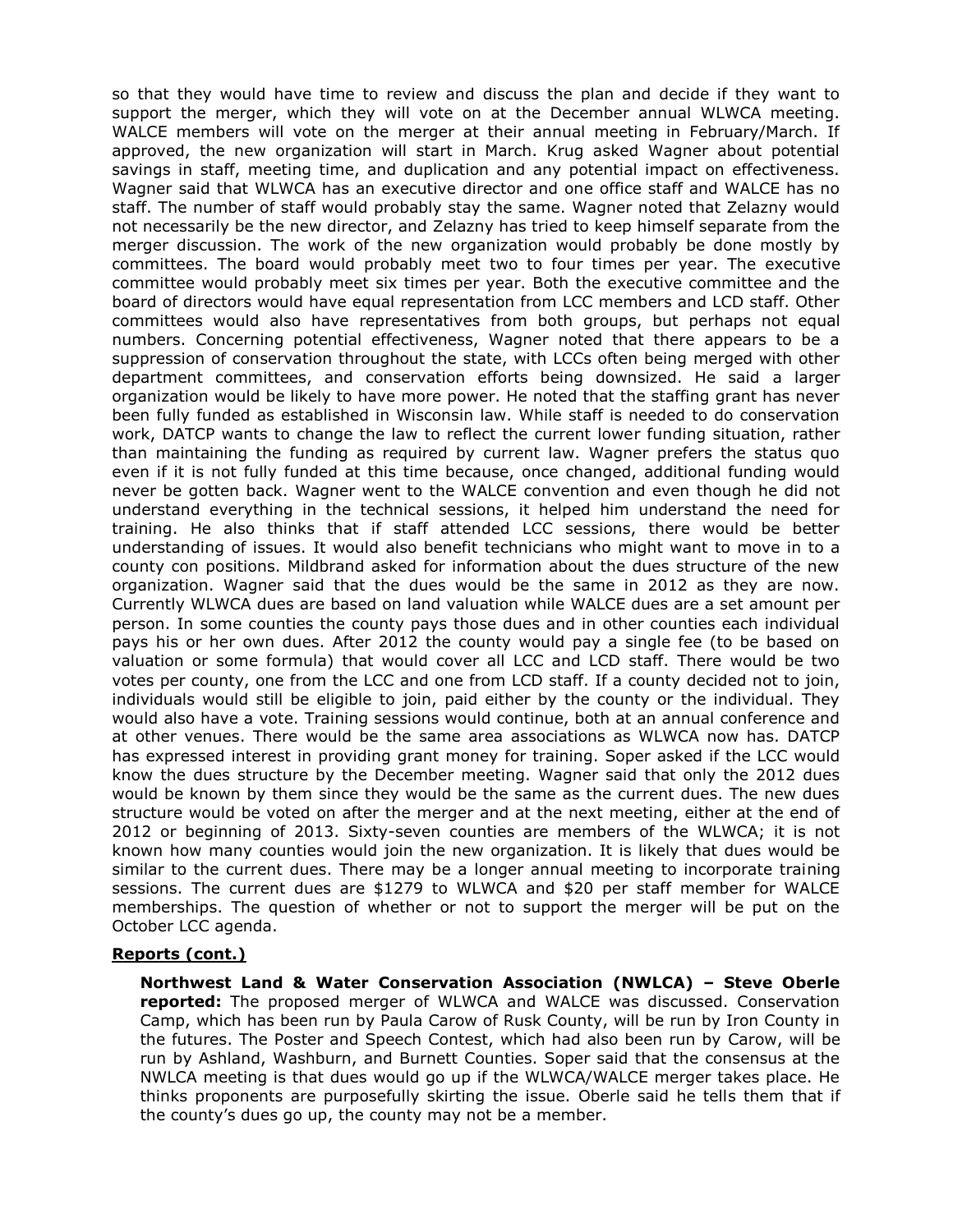**Grazing Specialist office space:** Bob Brandt, Grazing Specialist, will have his position until his grant runs out but cannot stay in his current office space due to NRCS policy, and Szomi asked if it would be possible for Brandt to use either the side office within the LCD office or the space vacated by Matt Lapinski (former LCD Resource Conservationist). Mildbrand was in favor of supporting grazing in this way. **MOTION** by Soper/Peterson to allow Brandt to use office space in the LCD office at least until the current grant runs out. Smith asked what percent of farmers are graziers. Neither Szomi nor Oberle knew, but Szomi had data on the number of acres and livestock that Brandt has worked with in the twenty month period from August 2009 to March 201: 1,093 acres put in new grazing plans and 1063 acres in revised grazing plans; 145 dairy cows and 250 beef cows in Taylor County. He also works in Clark, Price, Rusk, and Sawyer Counties. Soper noted that there is continuing interest in grazing, including with Amish and Mennonite farmers. Krug mentioned that grazing was good for the land, and Oberle mentioned that grazing appealed to new generations of farmers. Borden noted that farmers are often picking and choosing from aspects of grazing and conventional farming, creating customized blends of management styles. Krug also noted that equipment investment was less for grazing operations. The vote was called and the M**OTION CARRIED.**

**Refilling Resource Conservationist position:** Oberle stated Matt Lapinski had resigned his position effective July 29 and that had taken a position with Outagamie County. Oberle reviewed the history of the LCD staffing and cost-share grants, including that he had made a case to the county that four positions were needed. When the state increased the staffing grant in 2006, the position was filled as an LTE position without benefits. Oberle postulated that lack of benefits, along with other issues, may have been a factor in Lapinski, as well as previous holders of the position, leaving. Krug noted that employees gain experience and training and then leave. Oberle speculated that the county could lose money coming into the county over time if the position was not filled and that it would be difficult to get back. He said LCD could take a direct hit in staffing funds. He said the preliminary 2012 state funding figures he had been given included \$25,000 for SEG [usually used for nutrient management]. He questioned if the department would have the capacity to use the SEG funds without staffing. Krug asked if there was a waiting list of farmers wanting assistance with nutrient management. Oberle said that the demand builds for programs that are kept going and that it was widely known that everyone needs a nutrient management plan. He said there was also leftover work from plans worked on by Lapinski and others. Krug said that farmers could hire someone or they could write their own plans. Oberle said that they can hire someone and we [the LCD] have provided training for farmers to write their plans. Krug mentioned that NTC did training. Oberle said LCD worked with NTC and other counties to provide training. Oberle said the state has realized that plans farmers write themselves were more likely to be implemented, and that plans written by others, such as co-ops, were less likely to be followed. Krug asked if the county would lose funds if the position were not filled. Krug asked if the position was not filled, how much the county might lose in funding. Oberle said it was hard to say because concrete figures were not yet available. He said the projected figures were \$132,000 in staffing, \$60,000 in cost-share, and \$25,000 in SEG. Mildbrand pointed out that those figures would not be entirely dependent on whether the position was filled. Oberle agreed, saying it probably depended more on the governor and the legislators and how much the state agencies need to reduce their budgets. Krug asked if any of the money in the position was county money, saying he thought not. Oberle said it depends how you slice it. He claimed that the 2006 increase in the staffing grant was tied to the fourth position. He also referred to the formula that staffing grants (mentioned by Wagner) were supposed to be based on: 100% of the first position, 70% of the second position, and 50% of additional positions. He said that when looking at the funding in those terms very little if any of the position was covered by state funds. Krug asked if the 50% applied to that position, and Oberle said it does, but the state is not meeting that requirement. Oberle talked to Larry Brandl, accountant for Taylor County, who said that the staffing grant covered about 50% of the LCD staffing costs. He also noted that the staffing grant was going down and the county's costs were going up so probably less than 50% was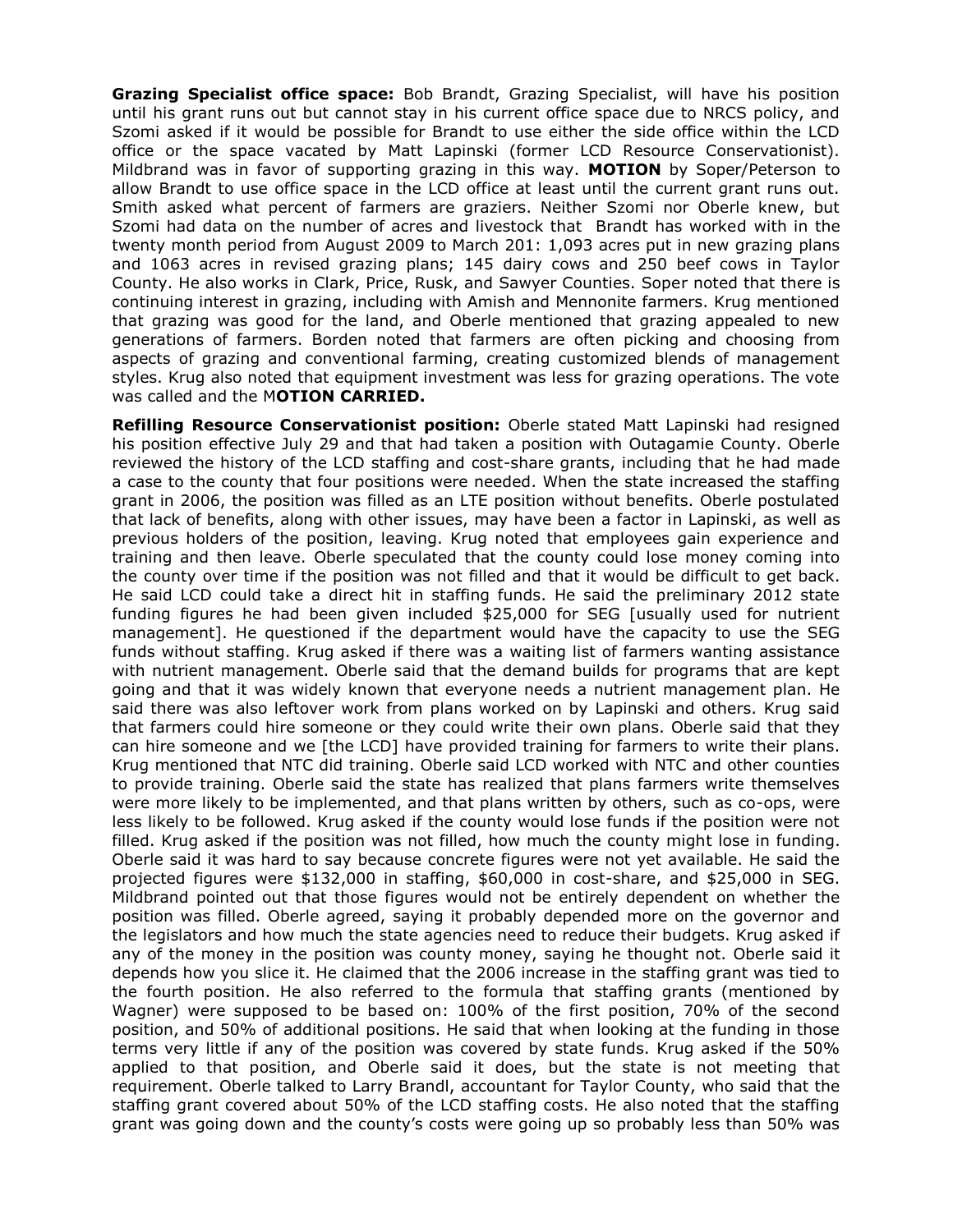covered by state grants. Krug asked if the LCD could get by without filling the position. Oberle said if there was less demand for the department's programs, he would agree with that, but he thinks demand has increased. Oberle also noted that the department had been assisting other county departments. Krug mentioned that sometimes when he stops in the office that sometimes the staff does not seem all that busy. He mentioned that one day when he stopped in the office, Kyle Noonan, LCD Engineering Technician, mentioned that things were slow. Oberle said that was not exactly right, but that sometimes there were slower times. Krug asked for input from other committee members. Smith said there was a need to cut corners. Peterson suggested leaving the position vacant for the rest of the year, but not eliminating it, and then looking at it after the first of the year. Oberle said that if the position was vacant, the LCD would underspend on its budget and wondered if there would be a credit for next year's budget. When Krug asked for Oberle's recommendation, Oberle recommended filling the position as soon as possible, and if the funding does not come through for next year, then not refill it at that time. Soper wanted to know when Oberle would know with more certainty about the state grants, to which Oberle said probably September or October. Soper said it would be hard to make a rational decision without the funding for next year being known and questioned why the position should be filled now if it might be necessary to fire the person after the end of the year if there was not funding. Oberle asked about filling the position as a part-time position since the funding was already budgeted for this year. Smith asked if he had someone in mind. He said he did not but Oberle said he could go to other entities for additional funds to make the position full time. Mildbrand said he was in favor of not filling the position at this time and thought the Personnel Committee would not approve filling it. Oberle repeated that the department had the funds for this year and therefore he should be able to fill the position. Mildbrand noted that the county has a hiring freeze in effect and that the Commission on Aging and Human Services had not been able to fill positions. Oberle questioned why they would not fill a position if it was not county levy money. However, Mildbrand pointed out that about 50% of the LCD staff money was county levy money, and county levy money not spent on a position could be spent elsewhere. **MOTION** by Peterson/Smith to postpone filling the Resource Conservationist position until after the first of the year and then decide whether or not to fill the position based on need and funding. **MOTION CARRIED**.

**2012 LCD Budget:** Oberle discussed the proposed LCD budget, based on data from Brandl. He noted that the budget had a 4% reduction in discretionary expenses and a 0.4% reduction in the total budget. If he were to factor in under spending in 2011, including not filling the position, he would save about \$10,000 this year. Soper commented that Oberle's estimates were based on state 2011 funding figures. He asked Oberle how reliable the projected state grant figures were. Oberle said it was likely they would change. He only had the 2011 figures when he wrote up the budget, but the actually amounts are likely to be less, except for SEG funds. He posited that part of the SEG money might be transferred to cost-share and that the staffing amount would stay the same. Oberle asked if he should keep the Resource Conservationist position in the budget and that he wanted to avoid telling DATCP that we would not be filling the position. Peterson noted that the position was supposed to be 100% grant funded, which was how it was sold to the board, and therefore it would not need to be included. However, he also said the budget could be kept as is (with the position included) and if the money was left over at the end of the year, it would just be left over. Mildbrand proposed a \$3,000 cut from the \$10,000 drinking water program budget, noting also that that program had been overspent this year. Peterson suggested an increase in the amount charged, noting the high level of subsidy. Mildbrand pointed out that participants were only paying \$20 out of the \$88 [actually \$83] cost. Oberle said he had been hired to make such decisions and commented that the committee was picking away at individual programs. He asked why money should be taken out of programs if he was already under spending. Peterson noted that each program was budgeted for and needed to be justified on its own. Oberle said that groundwater and drinking water were the top priority in the Land and Water Resource Management Plan. Peterson said every program should be subject to taking a hit. Oberle asked why not take money out of all the other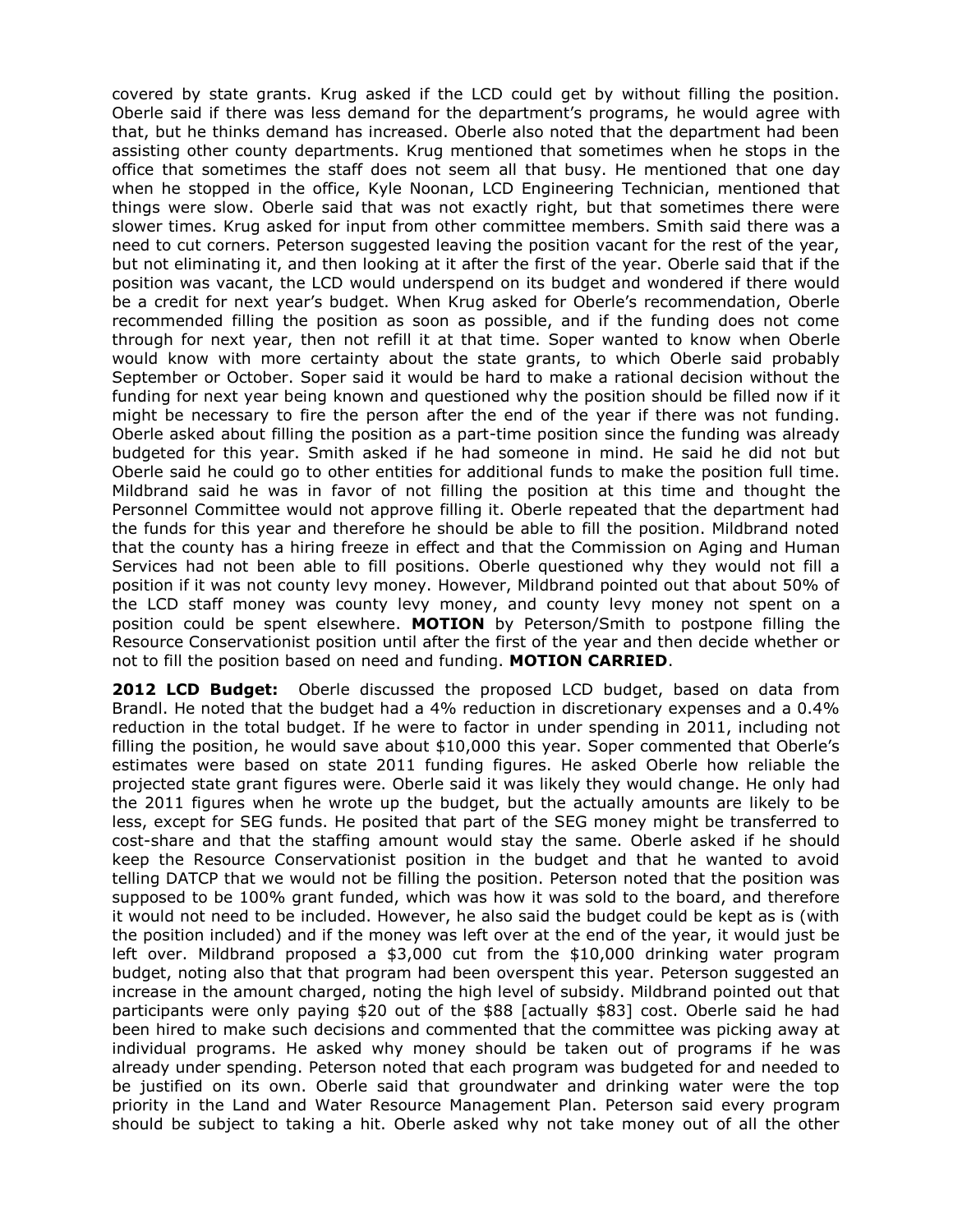programs as well, saying that pretty soon we would not even need the department [LCD]. Committee members noted that other departments are also taking reductions. Oberle reiterated that the LCD would be saving over \$10,000 in 2011 by not filling the Resource Conservationist position and other savings. He also asked if the services LCD supplies to other departments were considered. Oberle asked what the purpose of having an LCD and LCC was; Krug noted that a state statute required an LCC and that Oberle needed to justify the department. The question then arose, again, of how much the LCD would actually get from the state. Krug asked Oberle what he wanted to do as far as the budget, and Oberle said he had submitted a budget and any changes were up to the committee. Oberle said that he needed to have the budget to Brandl by September 9 and that his budget review session was set for September 22. Mildbrand reiterated his thought that the Resource Conservationist position not be filled and that \$3,000 less be budgeted for the drinking water program. Smith suggested keeping the \$10,000 in the budget for the drinking water program but requiring participants to pay 50%. Mildbrand agreed with her proposal. Discussion followed on whether or not the committee was interfering with Oberle's job by setting program details.

Noting that two LCC members had other meetings at 1:00 p.m., Krug said that there was not enough time to complete the budget discussion and suggested that the committee meet in two weeks to finalize the budget. The meeting was provisionally set for 10:00 a.m., Tuesday, August 30, with August 29 as a back-up date if that does not work with committee members' schedules.

LCD Budget Review Session (Oberle) ........................ (Courthouse) 11:45 a.m., September 22, 2011 **Next LCC Meeting ......................................................................10:00 a.m., August 30, 2011**

**MOTION** by Mildbrand/Soper to adjourn at 1:00 p.m. **MOTION CARRIED**.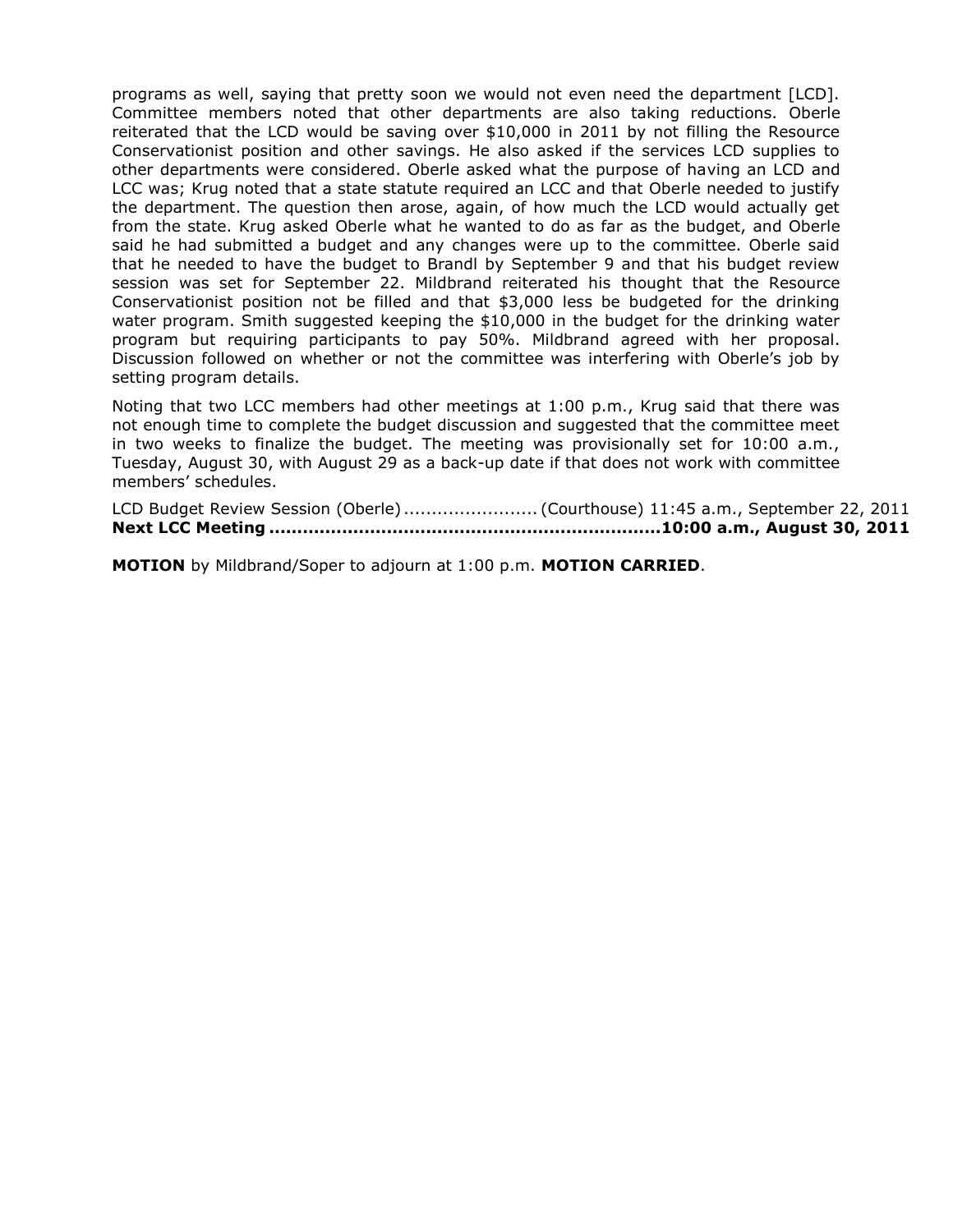# **TAYLOR COUNTY LAND CONSERVATION COMMITTEE Minutes of June 21, 2011 Meeting**

The monthly LCC meeting was called to order by Dave Krug at 9:30 a.m. The meeting was held in the UW Extension Meeting Room, County-USDA Service Center, Medford, Wisconsin. Members present were David Krug, Chairman, Scott Mildbrand, JoAnn Smith, and Ray Soper. Tim Peterson was absent. Others present were Chris Borden, NRCS; Lanice Szomi, Pri-Ru-Ta RC&D Program Manager; Deb Esselman, FSA County Executive Director; Steve Oberle, County Conservationist; and Cathy Mauer, LCD Conservation Assistant. Jess Sackmann, Taylor County Highway Commissioner, and Brian Wilson, *Star News*, were also present.

**MOTION** by Soper/Mildbrand to approve the agenda as distributed and posted. **MOTION CARRIED.**

**MOTION** by Mildbrand/Smith to approve the April 11, 2011 LCC meeting minutes. **MOTION CARRIED.**

**April-June 2011 bills** were circulated for review, and the **April budget analysis** was distributed. **MOTION** by Mildbrand/Soper to approve the bills and budget analysis as presented. Mildbrand and Krug asked for clarification about funding for the Rib Lake Pier project, which Oberle explained the project was administered through the County Conservation Aids program with DNR money and Rib Lake special fund money. No county funds are involved. **MOTION CARRIED.** Mildbrand reminded Oberle that the County Board was encouraging all departments to try to save 5% based on their 2010 budget. Further discussion and clarification followed.

# **OLD BUSINESS:**

**North Breeze Dairy (NBD) update**: Oberle summarized discussion at a meeting/phone conference held in Madison in May. Participants included DNR, NBD, and CRA (NBD's engineering firm). Readings from monitoring wells indicated groundwater flow direction and water levels. NBD agreed that the water in the wells was not perched but was regional groundwater and that the groundwater was moving northeast. The parties agreed that the groundwater elevation was 1457.6 feet (about 9.2 feet below the top of the casing and up about 5 feet from earlier monitoring), and any manure storage system will have to be built mostly above ground. DNR is not requiring more monitoring. Gretchen Wheat, DNR, has noted that separation distances are designed to provide a safety factor to protect the integrity of the pit liner and thereby the groundwater. The distances are set in the technical standards. According to Oberle, the distance is 2 to 4 feet, but the standards are being revised. Oberle also said he didn't know if in-place storage was being allowed anymore. Mildbrand asked if DNR had given NBD specific requirements for their pit. Oberle said that NBD is working with DNR. New plans for the facility are expected in mid-August. Brian Gerrits, NBD, has indicated that there would be no construction this year and that they expect to start in spring of 2012. NBD is considering installing a digester. Mildbrand asked if that would reduce odor. Oberle said he did not know about the odor, but that a digester does not reduce the volume of manure. Smith asked if it was true that one of the monitoring wells had been overflowing, which Oberle said it was. Krug asked what effect that information had on the theory that there was a shortage of water in the area. Smith noted that the Village of Stetsonville was interested in protecting the municipal well area. Soper asked if 1457 feet was likely to be the final groundwater elevation. Oberle said the best way to site the facility would be by taking data from the monitoring wells for at least one year and that field data was taken for a minimum of two years for most studies. Smith asked if NBD/DNR was looking at potentially testing for a longer term, and Krug asked if monitoring was on-going. Oberle said the last readings he had were from May 17, with no plans for additional monitoring although the wells are still in place. Oberle also noted that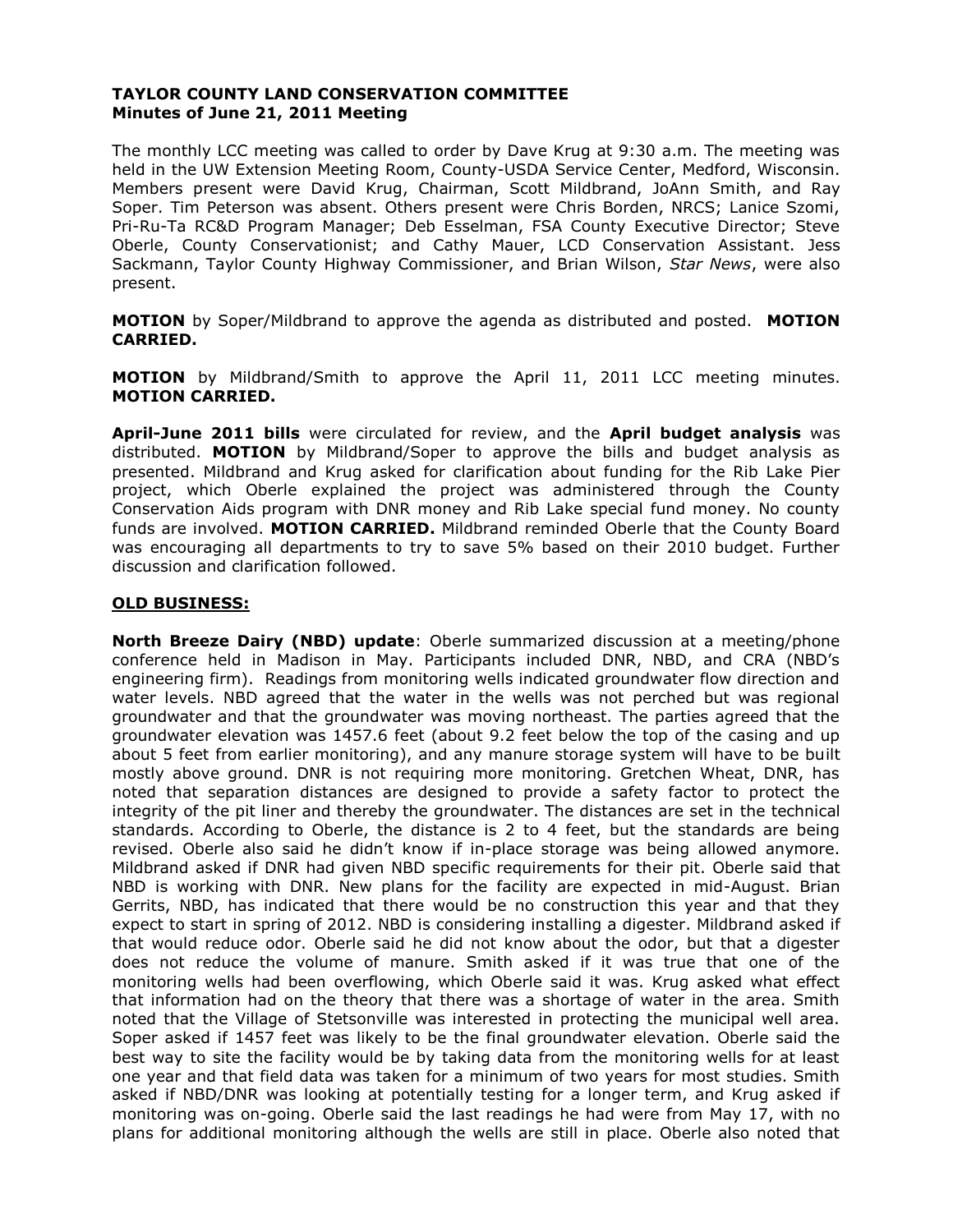other parts of the facility also may be subject to separation requirements. Mildbrand mentioned that although a one-year storage period had been discussed in the planning, the minimum requirement is six months. Oberle said that the NRCS 313 Standard varied for each state and that DNR is requiring longer storage in the northern part of the state due to longer winters. Smith said she thought the requirement was eight months in the north; Krug thought it was eight to nine months. Mildbrand asked if the new facility plans were likely to come in with a shorter time frame for storage; Oberle said he didn't think so and that he had suggested that one option would be to downsize the number of cows. Several questions arose relative to the effect on the situation if a digester was installed: how it would affect storage requirements and design, the effect of sand bedding, and the need for high enough electricity rates to make it cost effective and if the rates were high enough in this area. Smith noted that there were overflowing pits in this area this past year, with some farmers hauling and spreading some manure as necessary. Oberle said new facility plans are expected in 2012. Soper questioned if the current contracts for land would still be valid and the impact of the delay on nutrient management plans. Krug said updating would be needed. Smith said she did not think most of those who had contracted would back out. There was discussion about the value of the nutrients. Oberle noted that land rents in the area are over \$100 per acre. Krug questioned where Taylor County would stand if NBD receives DNR approval and if there would be any issues other than the nutrient management plan. Oberle said that the dairy would need livestock siting approval by the Town of Little Black.

**2011 Drinking Water Education/Testing Program update and Hannibal salt storage and water testing**: There were about 160 wells tested in the recent special program. Oberle drove the bacteria retest samples to Stevens Point today. He expects to receive all the test results by early July, with education programs held after that (schedule below). There were twenty-five positive tests for coliform bacteria and one with E. coli. In addition to the regular drinking water program, Oberle is cooperating with the Taylor County Highway and Zoning Departments to conduct testing of private wells in the Hannibal area for possible salt contamination. An initial test will be done, and then repeated after thirty days. Eight wells have been identified for testing. According to Sackmann, shallow test probes were put in many years ago at what are now residential and a church site. Oberle said that there are some tough situations in the area, e.g. open dug wells and drilled wells in poor repair. Sackmann gave background information on the situation: State salt was stored in Hannibal where the Town of Cleveland Hall is now located. In the 1980s the school had problems with the water having a salty taste. In the 1990s it was decided that the issue needed to be addressed, and an engineering firm was hired to conduct test probes. The church, school, and a Webster property had very contaminated wells. The county replaced two wells, capped unused wells, and capped the old storage area with paving. Last year the DNR notified the county that case was still open. The same engineering firm that worked on the project previously estimated that it would take about \$16,400 to close the case so the county is trying to do it in-house. The land was later sold to the Town of Cleveland with no deed restrictions, which could complicate the situation. The plume was found to be moving west along Highway M, which is where the contaminated wells have been found. Sackmann reported that the DNR said there were no standards for salt contamination, but that they would like to see a decrease in salt levels to the extent that it will not be causing problems. Oberle said it would be necessary to separate contamination resulting from stored salt from contamination caused by salt spread on highways. Sackmann is especially concerned about the county being found responsible for contamination of mostly shallow wells. Oberle said that one well, which was in the park, had apparently been closed.

# **NEW BUSINESS:**

#### **Reports**

**Land Conservation Department – Steve Oberle, County Conservationist, reported:** Oberle attended Conservation Observance Day, which was held in Columbia County. He circulated fact sheets about drinking water, the revised 313 standard (Waste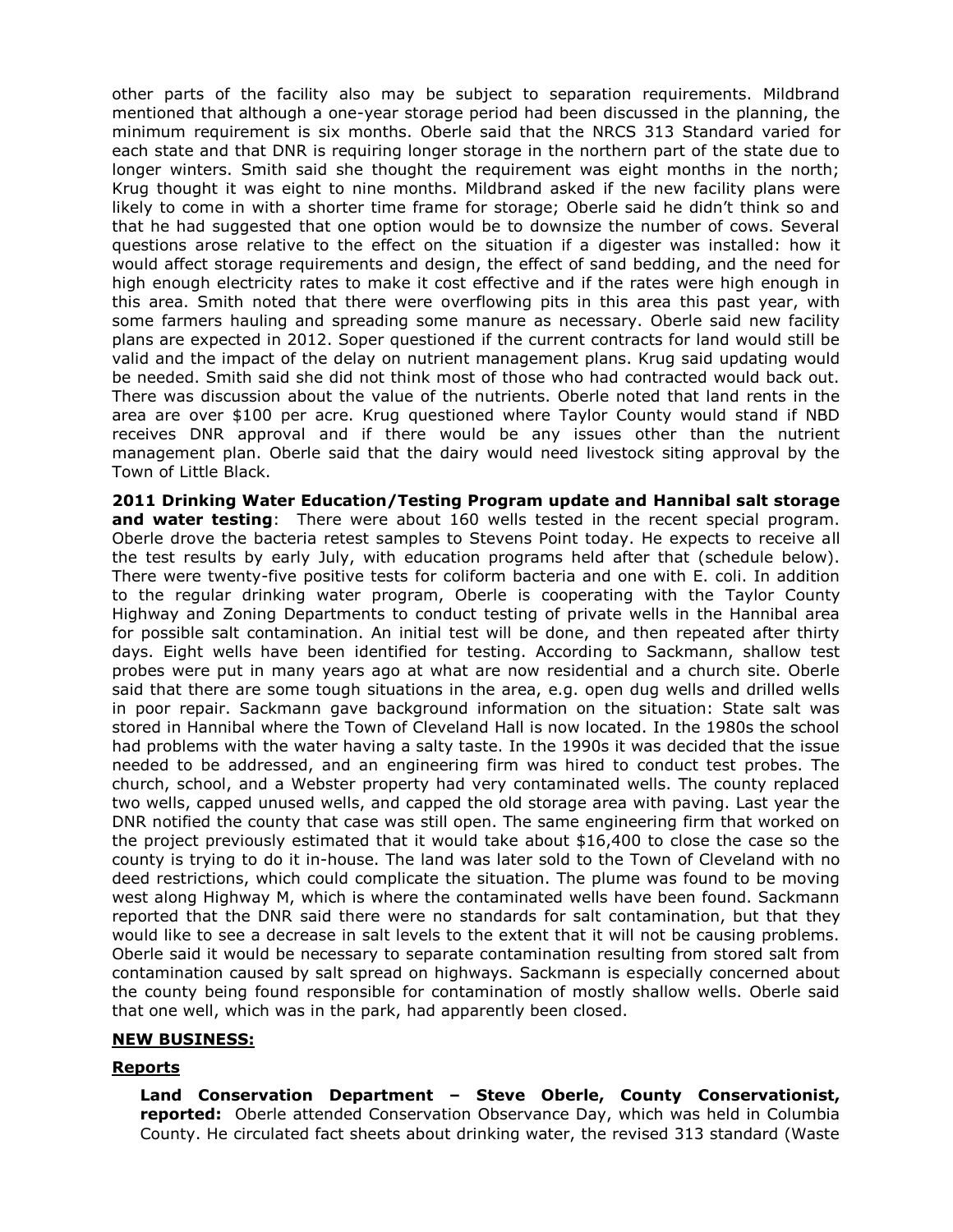Storage Facility), "Losing Ground" (from the Environmental Work Group about water quality situation in the Midwest), Wildlife Management Report from DNR, April 2011, Strategic Direction from DNR Division of Forestry, and the USGS Discovery Farms report.

**Natural Resources Conservation Service – Chris Borden reported:** CSP (Conservation Stewardship Program) is working well in Taylor County, due in part to the past environmental work that has been done in the county. He mentioned services provided by DNR personnel like Scott Mueller, DNR Forester. EQIP (Environmental Quality Incentives Program) had twelve out of twenty applications funded. Many of the unfunded projects were barnyards and manure storage. The program is underfunded, but Wisconsin may get more funds. HEL/Wetland Compliance checks are being done. There is pressure to clear forests and drain wetlands, due to high corn prices (\$7.00). Larry Naske, formerly employed by NRCS, is working for Pri-Ru-Ta on compliance. Borden circulated a notice concerning women and Hispanic farmers who were discriminated against by USDA in processing loans, and that there is now a program to compensate those who may have been subject to such discrimination. Oberle asked Borden about the status of CRP (Conservation Reserve Program). Borden pointed out that what is considered marginal land at \$2.40 corn is different than what is considered marginal land at \$7.00 corn. Borden said that a lot of land is coming out of the program due to pressure from high corn prices and better soybean varieties. Continuous CRP often has small acreages and can include grassed waterways, trees, etc. and includes payment and a cost-share rate of 90%. Esselman said that prices are set by the national office but can be disputed. The continuous sign-up period is also a benefit because it allows immediate approval, which can address pressing problems.

**Farm Service Agency – Deb Esselman, County Executive Director, reported:** They have done a few continuous CRPs, including a living snowfence. CRP has not been big in this area where most suitable land is already used. Taylor and Price together only have thirty-five contracts. Conservation is getting slashed in many of the federal budget the proposals. BCAP (Biomass Crop Assistance Program) has been cut; the program had possibilities but also problems. Crop reports are due by July 15. Farm Technology Days will be held June 12-14 near Marshfield. Esselman mentioned that there is compensation for the discrimination mentioned by Borden. The SURE disaster program is a disaster with probably less than 25% of those eligible having been paid. Krug, talking about the federal budget, noted that there had been an effort to eliminate subsidies. Esselman agreed, saying that this was especially true of direct payments. Esselman noted that USDA is offering an early out for employees. There are expectations of 14% - 25% cuts in the 2012 budget, and that vacated positions are not likely to be refilled. RC&D Coordinators may be offered a \$25,000 buyout.

**Pri-Ru-Ta RC&D – Lanice Szomi, Program Manager, and Ray Soper, LCC Representative, reported:** The federal budget was retroactive back to October 1, 2010, and RC&D money was lost back to that date. NRCS had to find the money to account for money that had already been spent. Pri-Ru-Ta has other funds and some money from grants to continue operating. NRCS has broken all ties with the RC&Ds. The coordinators, most of who were NRCS employees, are no longer allowed to work or volunteer with the RC&Ds. Pri-Ru-Ta has received a notice to vacate NRCS space by August 1; they also may not pass through NRCS space, which limits flexibility in using the existing office area. They are negotiating with the county for space, with the possibility of creating a new entrance to the back office from the hallway; if Pri-Ru-Ta should later vacate, the space could be used for other purposes. Money is still available for the grazing specialists; there are state funds for two years, but beyond that, funding is uncertain, and Pri-Ru-Ta is looking for other funding sources. Mildbrand asked if the Building and Grounds Committee had given their input yet, and Szomi replied that while the Committee hadn't, Jeff Ludwig, head of Maintenance did not like the idea. FSA pays the rent on the federal office space, about \$40,000 per year; it is not affected by the rules that affect the NRCS relationship with Pri-Ru-Ta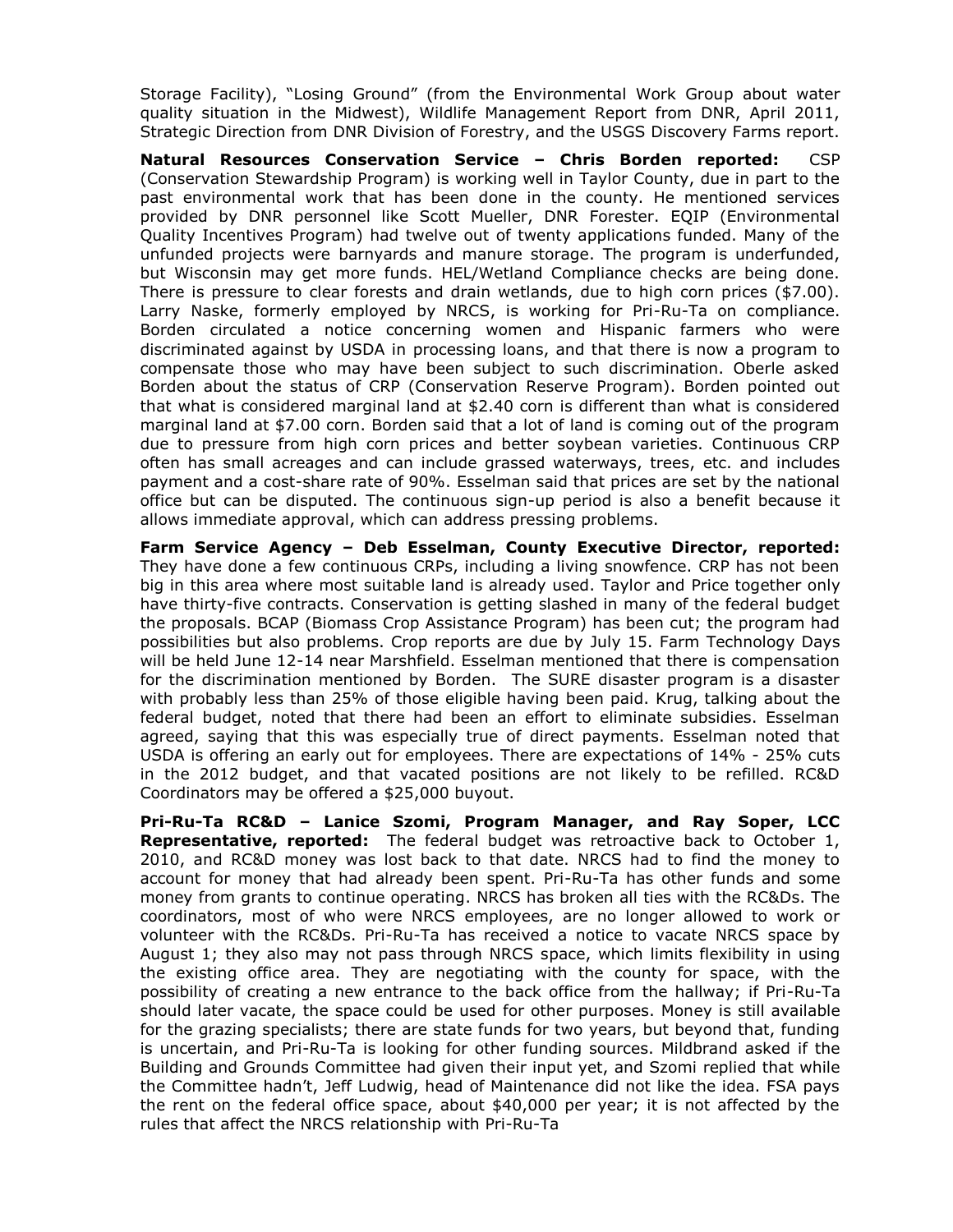Pri-Ru-Ta has had two no-till drills available, a Truax from the US Fish and Wildlife Service out of Necedah and a Great Plains from Almeena. They hope to purchase a notill drill for use in this area. In response to questions, Szomi said the price of a new drill is about \$15,000 and that there were two people in the area with drills that can be rented.

Pri-Ru-Ta is continuing to work with the Upper Chippewa Invasive Species Cooperative.

**WLWCA/WALCE merger discussion**: An ad hoc committee is continuing to discuss a potential merger of WALCE and WLWCA. Oberle referred the LCC to a recent special edition of the *Thursday Note*, which he had included in the LCC meeting packet. Oberle indicated that he thinks the potential for the merger going through is iffy. Krug said he thought it seemed like a good move based on the discussion points. Soper, however, said he thought there is a big difference between the two organizations, including structure and goals. He pointed out that WALCE represents professional staff whereas WLWCA represents the counties. He is opposed to the idea. A two-thirds vote of the memberships of both entities would be required for the merger to go through. Oberle said there would still be two conferences for now, with voting on the merger occurring at the conferences (WLWCA in December and WALCE in February). Soper mentioned that LCC members might want to contact Kay McKenzie, representing LCCs on the ad hoc Committee. Krug said that a merger is expected to result in cost savings, noting the need for only one annual convention. Oberle questioned how a merger might affect counties that don't have LCCs due to combining of departments, though he did think it possible that they have an LCC representative on their combined committees. Krug said the LCC would have a vote on the issue before the WLWCA meeting in December.

**Conservation/NMP plans**: Oberle circulated nutrient management plans for committee review. Four plans, from farmers who took the NMP training course, needed Krug's signature. Soper said he did not think the committee needed to review NMPs if the LCD staff had found them satisfactory. Plans requiring Krug's signature were for Jeff and Karen Fiedler, Chad Pearson, Ray and Carol Sackmann, and Blasel Fur Farm. Additional plans were for George Niggemann, Ryan and Chris Klussendorf, Ray Soper, Cheryl and Charles Young, John and Jane Laub, Dale Oldenburg, Jack Goebel, Richard Hamland (Pine Creek Farms), and Phil Jazdzewski.

**Correspondence***: The Lake Connection*; state runoff rules news releases

**Future meetings/events**: **MOTION** by Mildbrand/Smith to approve all meetings below. **MOTION CARRIED.**

| Drinking Water Education Programs (Oberle)(Medford, Gilman, Westboro) July 18, 19, 2011 |  |
|-----------------------------------------------------------------------------------------|--|
|                                                                                         |  |
|                                                                                         |  |
|                                                                                         |  |

**MOTION** by Mildbrand/Smith to adjourn at 12:20 p.m.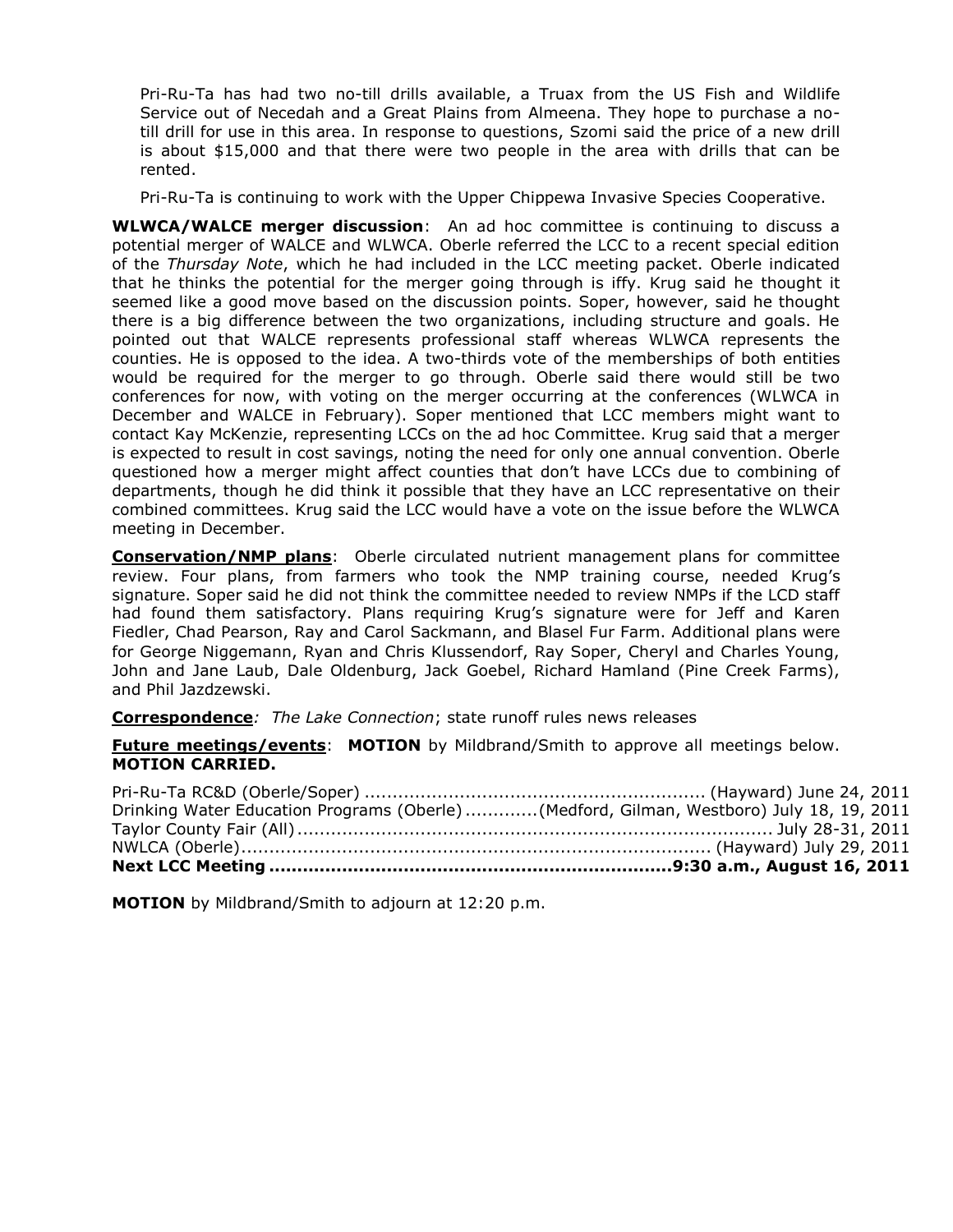# **TAYLOR COUNTY LAND CONSERVATION COMMITTEE**

Minutes of April 11, 2011 Meeting

The monthly LCC meeting was called to order by Dave Krug at 1:00 p.m. The meeting was held in the UW Extension Meeting Room, County-USDA Service Center, Medford, Wisconsin. Members present were David Krug, Chairman, Scott Mildbrand, Tim Peterson, JoAnn Smith, and Ray Soper. Others present were Chris Borden, Pri-Ru-Ta RC&D Coordinator; Deb Esselman, FSA County Executive Director; Bob Plawski, NRCS District Conservationist; Ed Zydzik, USDA-APHIS; Steve Oberle, County Conservationist; Kyle Noonan, LCD Engineering Technician; Matt Lapinski, LCD Resource Conservationist; and Cathy Mauer, LCD Conservation Assistant. Don Purvis, former LCC member; Brian Wilson, *Star News*; and Steve Suchomel were also present.

**MOTION** by Mildbrand/Peterson to approve the agenda as distributed and posted. **MOTION CARRIED.**

**MOTION** by Soper/Peterson to approve the February 14, 2011 LCC meeting minutes as amended. **MOTION CARRIED.**

February-April 2011 bills were circulated for review, and the January budget analysis was distributed. **MOTION** by Mildbrand/Peterson to approve the bills and budget analysis as presented. **MOTION CARRIED.**

#### **OLD BUSINESS:**

**2011 Conservation Assistance Program status:** Noonan reported that cost-share contracts cannot be signed until after the Taylor County Land and Water Management Plan has received final approval from DATCP. Sign-ups have been slow, though there is one for a grassed waterway and one for lane work. Some bigger projects are being held up while waiting to hear if there will be co-funding through NRCS. Approvals for NRCS funding in Taylor County has been slow. There has been some interest in pit closures, and LCD will probably fund some of those without NRCS funding. Closing idle manure pits is a top priority of the LCD. The LCD has approximately \$60,000 to allocate. In response to a question from Soper, Noonan replied that there were statutory requirements for closure of idle pits with the state requiring closure after 2.5 years of being idle and the county after 2 years. However, he said this was hard to enforce. Noonan asked committee members their opinion of setting aside part of the cost-share funds for regulatory purposes, for example for fencing to keep animals out of waterways. He noted that many counties use most of their costshare funds for regulatory purposes. Soper asked if a short list of the worst offenders was available, and Noonan replied that he does not have a written list but was aware of problem sites, most of which were just off a road where they could be seen. Soper followed up by asking if most problems involved streambank issues, which Noonan said was the case, i.e. direct runoff to a stream. Soper also asked whether or not the LCD would need to offer cost-share a second time for regulation purposes if that person was paid now. Noonan stated that if a person has been given a legitimate offer, they must correct problems even if they don't take the offered payment. He suggested that verbal contact be made first, followed by a formal letter if action is not taken. Krug questioned if Noonan had some percentage of the available cost-share funds in mind. Oberle said there were also other funds that the LCD could apply for to be used in these cases. In response to a question from Smith, Oberle said there might be one or two handfuls of sites involved. Smith noted that if twelve projects averaged \$5,000, the whole \$60,000 would be used up. Oberle said many cases require offering of cost-share; in those cases NRCS will usually not cost-share these projects. Krug mentioned the possibility of using some of the money as an incentive to get projects done even if it didn't meet the 70% required to enforce correction. Zydzik asked if the LCD spent all of the money in past years, and Noonan responded that we usually did, though last year some funds were carried over from the previous year and the projects not completed. Because funds can only be carried over one year, those funds were returned to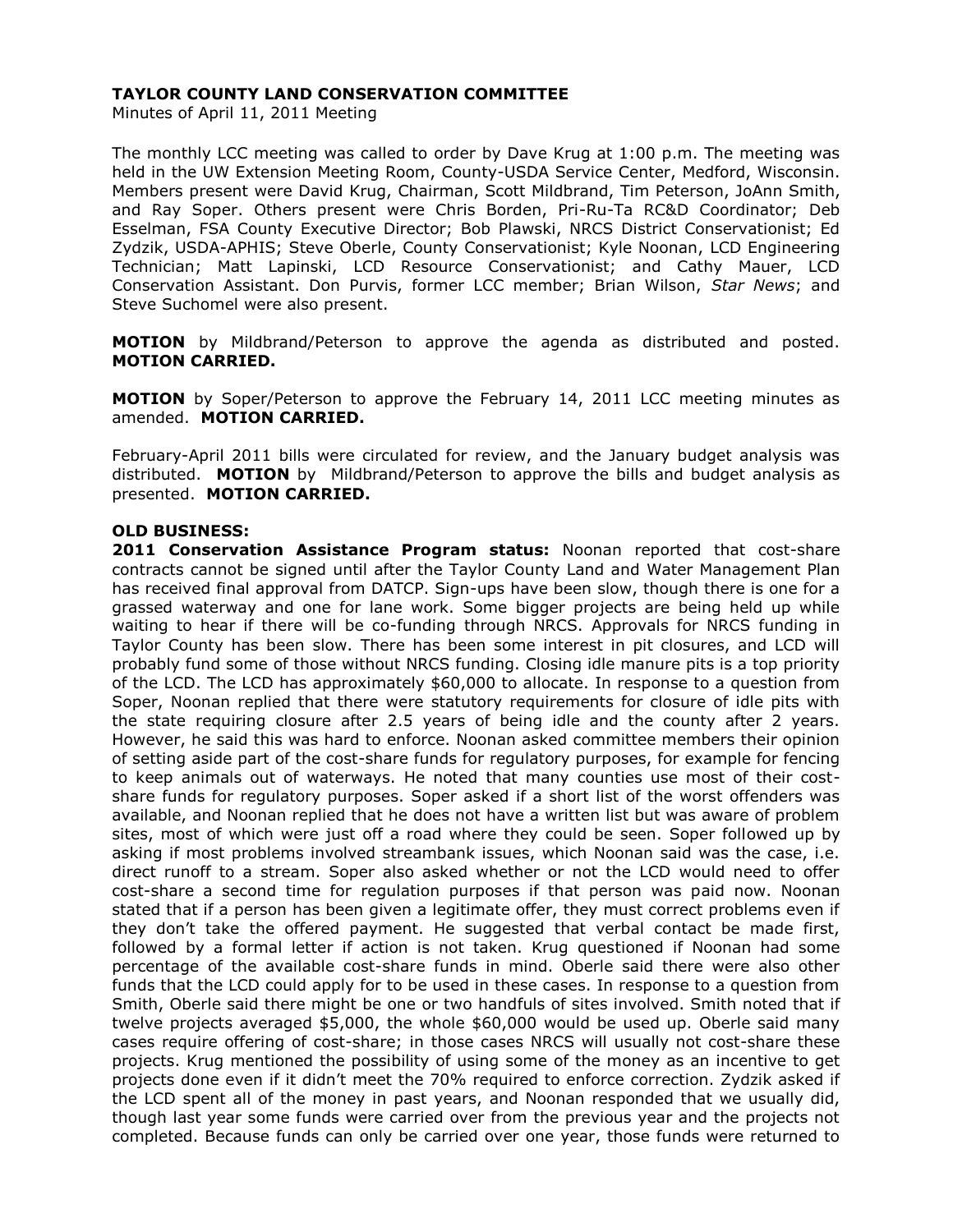the state. Noonan asked for direction from the committee on whether LCD staff should make cold calls when problems are noticed or focus on specific townships or watersheds. Soper mentioned that h saw no problem with making stopping in to talk to someone if a problem is noted. Krug suggested that if an incentive seemed needed, LCD staff could bring the case back to the committee for a recommendation. Oberle said that he thinks most problems require only easy fixes and are management issues that would not take much money to resolve.

**2011 Land Stewardship Conference update:** Mauer reported that the Land Stewardship Conference had about 110 attendees and was generally well-received. There was a glitch with FISTA (Forest Industry Safety and Training Association) registrations when FISTA decided shortly before the conference to allow only four continuing education credits rather than the eight credits that had been offered in the past.. When notified of this change, approximately thirty loggers decided not to attend and will be issued refunds. The potential shutdown of the federal government also caused last-minute concern because three of the speakers were federal employees who would not have been able to speak if the shutdown had gone through. Staff from the sponsoring agencies were prepared to substitute for them, but the last-minute resolution of the federal budget resolved that problem.

**Farmland Preservation Program (FPP) update:** Lapinski reported that letters had been sent to all FPP participants, notifying them of the basic requirements of the program and requesting they contact the LCD to set up an appointment to review their contract(s). All but one participant has replied. Lapinski has made no farm calls due to the snow; he would like to look at the properties at the same time to ascertain if there are any issues. In response to a question from Krug asking if there had been any negative attitudes expressed, Lapinski said there had been only one person, who didn't want to do a nutrient management plan. Lapinski is making follow-up calls to participants.

**North Breeze Dairy (NBD) update:** A meeting was set up in Madison by Brian Gerrits, one of the owners of NBD. Rather than driving to Madison, Noonan joined Ronnie Williams, DATCP engineer, at the DATCP Altoona office to participate via teleconferencing. CRA, the engineering firm working with North Breeze, is reworking the manure storage facility plans to adjust to groundwater issues that have been identified on the site. Among the ideas being considered is changing the lagoon sizes to two 20 million gallon cells and one 14 million gallon cell and raising the floor elevation. DNR is requiring additional readings of the monitoring wells into June. Oberle expressed concern that proposed manure lagoons could be in the flow path to the recharge area for both the dairy's own wells and Stetsonville's wells. Mildbrand asked if the proposed higher bottom would require more land and a larger surface area or would it just include higher walls. It was noted that the planning is being done for one year's worth of storage, but state law only requires 8-9 months. Oberle, however, said that DNR wants longer storage periods in the north due to snow. He doesn't know the groundwater height at the site. He also said that groundwater height would not be as high due to facility installation, including paving, which would lead to less recharge. Noonan said that the site would include stormwater ponds. Krug said it was good that Noonan went to Altoona for teleconference. Soper, noting that Wisconsin is updating standards to coincide with federal standards, asked if NBD would be required to meet the revised standards. Oberle stated that the current 313 standards is a federal standard, but that he didn't know if NBD would be required to meet the revised standards. Noonan said that the date the application was submitted would determine the standards to be applied. Smith asked if Walker's (Wisconsin Governor Scott Walker) fast tracking of permits would affect this [the application and permit process]. Oberle said it would come under a general permit and that DNR would have more staff time available for enforcement. However, he also noted that many DNR staff are leaving DNR and suggested that there is a push for more local involvement in enforcement. Oberle said he had heard nothing new about water supply issues.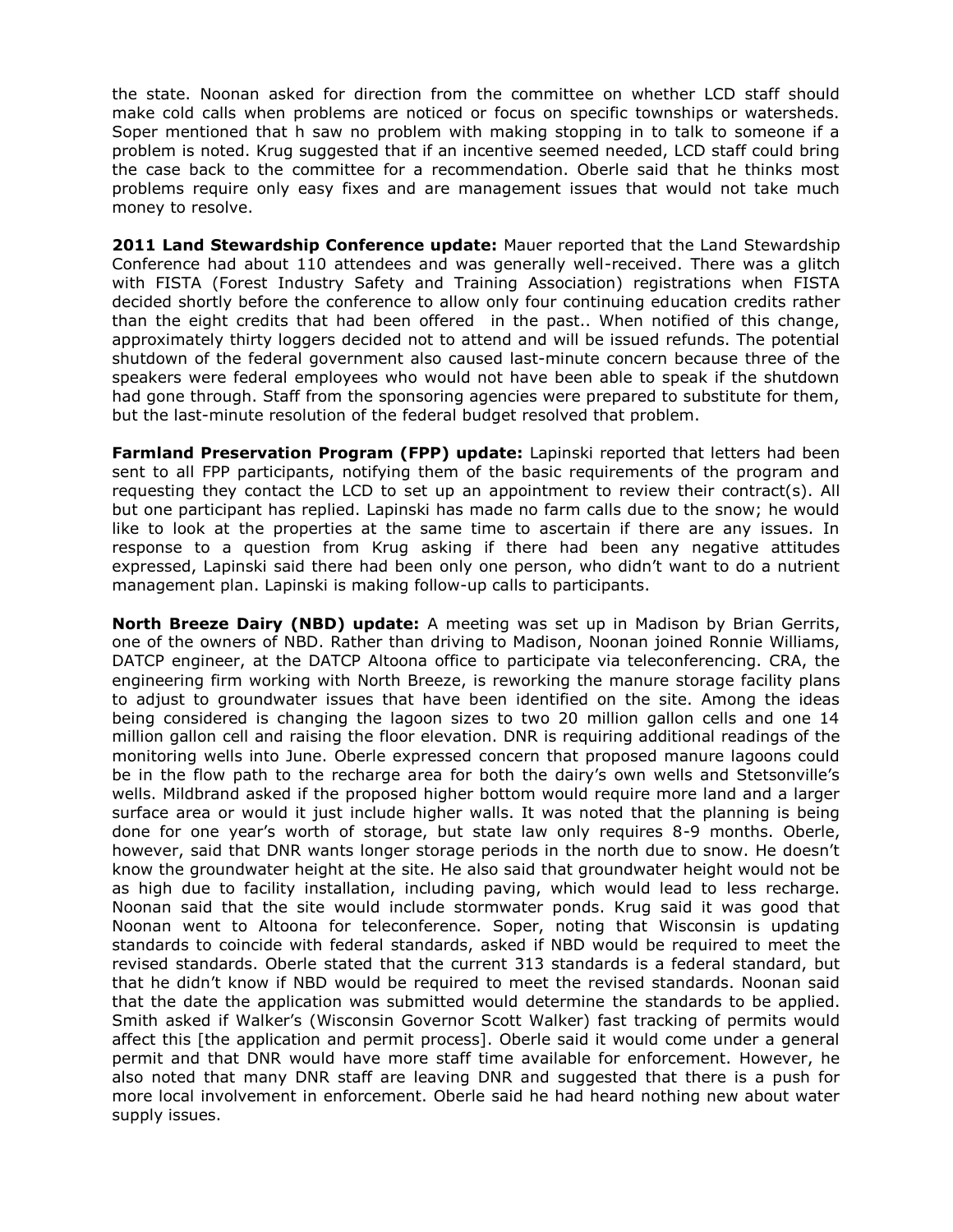#### **NEW BUSINESS:**

#### **Reports**

**Land Conservation Department** – Steve Oberle, County Conservationist, reported: Oberle attended a recent statewide county conservationist conference. One of the main topics of discussion was a proposed merger of the Wisconsin Association of Land Conservation Employees (WALCE) with the Wisconsin Land and Water Conservation Association (WLWCA), which is the association of the Land Conservation Committees. Discussion of the merger [in this LCC meeting] revolved around similarities and differences in the structure, goals, and outlook of the two organizations. Ben Brancel, Secretary of DATCP, and Cathy Stepp, Secretary of Wisconsin DNR, spoke at the conference.

**Natural Resources Conservation Service** – Bob Plawski, District Conservationist, reported: Conservation Stewardship Program (CSP) applications have been processed, with sixteen out of twenty-six applications tentatively approved including seven for crop/pasture and nine for forestry. Ten projects have not yet been funded. Letters have been sent to those who were approved to verify that the applicant wishes to proceed. If so, field verification will be done, and if satisfactory, contract will be signed. It is possible that Taylor County could receive funds from other parts of the state. Seven EQIP projects were funded. Two of the three grazing applicants dropped out, leaving one grazing project. One organic project was also approved. There will be a second organic sign-up because not all of the organic funds were used. An Environmental Assessment will be required for one of the EQIP/CSP projects. Plawski will be doing HEL (Highly Erodible Lands) and wetland determinations, which need to be done to maintain eligibility for future FSA funding. Unfunded applications included barnyard and manure storage; only barnyard, which is organic, was funded.

**Farm Service Agency** - Deb Esselman, County Executive Director, reported: DCP sign-ups are 60-70% complete. CRP sign-ups are down nationwide, due in part to high land rental rates. Locally, there have been three contacts from interested parties but no sign-ups. The SURE program is almost ready to go for this year. There is funding for facility loans for hay and grains, but no applications so far.

**Wildlife Damage Program** – Ed Zydzik, USDA-APHIS, reported: Funding for wolf control was an earmark; that funding is now gone, but the state added some extra money. There has been some deer and turkey damage; fencing is being tried. Some people do not like shooting permits. There was a repeat case where wolf proximity to humans was a health and safety concern, and those wolves are being euthanized under special permission. Zydzik assisted in the Rochester, Minnesota area with removal of approximately 900 deer in a CWD area; he is also assisting with removal of deer in the Apostle Islands. Over 9,000 bear tags were issued for this year. Too many bear are being moved, which is very costly. Current estimates are that the bear population is between 30,000 and 40,000, but the target number statewide is about 20,000 to 25,000. Bear reproduction is high, with as many as five cubs being seen last year. The Wisconsin Venison Donation Program is in good shape with a carryover of \$2 million; administration costs are about \$275 per county.

**Pri-Ru-Ta RC&D** – Chris Borden, Coordinator, reported: RC&Ds were not funded in the federal budget repair bill. Most of the RC&D funds were for coordinator salaries, and, with the elimination of these funds, Borden will be reassigned to other job duties. However, Pri-Ru-Ta RC&D expects to continue operating; Lanice Szomi, Program Manager, will remain, as will the grazing specialists. Because some federal funds also went into Pri-Ru-Ta operations, Pri-Ru-Ta will need to rely more on other partners or do without. Soper asked about office space; Borden is hopeful that either the county or NRCS will be able to furnish space. Soper noted that Pri-Ru-Ta had furnished maps of properties for the Land Stewardship Conference.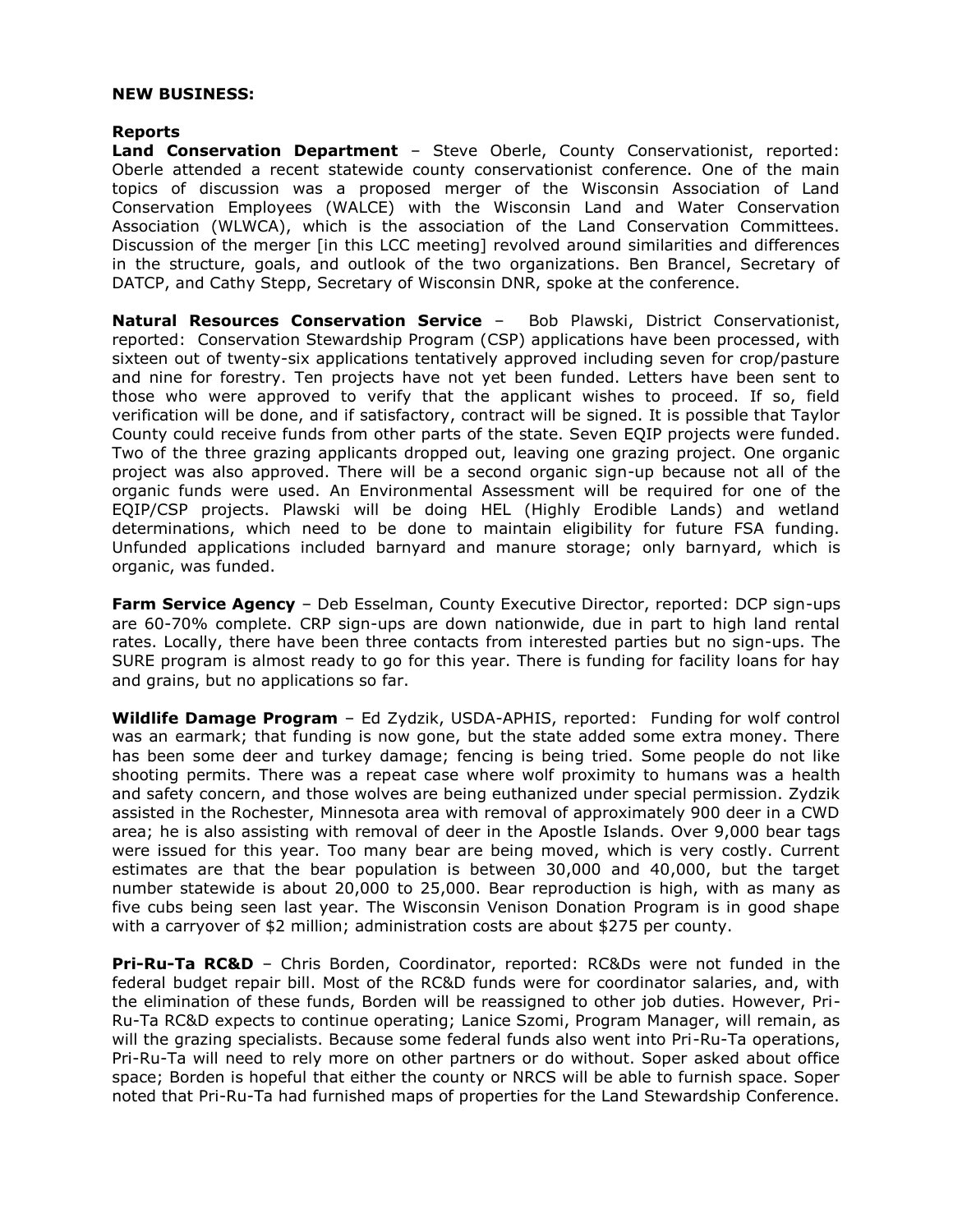**Northwest Land & Water Conservation Association (NWLCA)** – Steve Oberle reported: The main topic of discussion at the most recent meeting was the proposed merger of WALCE and WLWCA. NWLCA renewed its contract with Douglas County for management services. Dues will stay the same.

**Recognition of LCC member service:** Don Purvis was recognized and given a certificate of appreciation for serving six years on the LCC as the FSA representative.

**Finance Committee meeting with department heads:** Problems with balancing the county budget are projected, and there is a possibility that department heads may be asked for additional budget reductions now to offset fund shortages next year. There is also discussion of trying to reopen union contract discussions.

**LCC/LCD 2012 Joint DATCP/DNR Nonpoint Source Grant Application:** Oberle is asking for \$199,800 for staffing and \$178,000 for cost-share funding. He noted that a \$5,000 to \$6,000 cut from 2011 is possible. MOTION by Mildbrand/Soper to submit the application as presented. MOTION CARRIED.

**Nutrient management plans:** Oberle presented nutrient management plans for committee review for the following farms: Gemini, Andrew Dums, Bovine Asset Management, Scott Mildbrand, Dennis Blasel, Jeff Fiedler, Richard Hamland, and Chad Pearson. Discussion followed on nutrient management plans vs. conservation plans. There were questions as to what aspect of the nutrient management plans the committee was supposed to be reviewing and what the purpose was.

**Correspondence:** DNR Large CAFO General Permit; Pri-Ru-Ta meeting minutes.

**Other New Business:** NONE

**Next LCC Meeting** ................................................................................... 9:30 a.m., June 21, 2011

**MOTION** by Mildbrand/Peterson to adjourn at 4:05 p.m.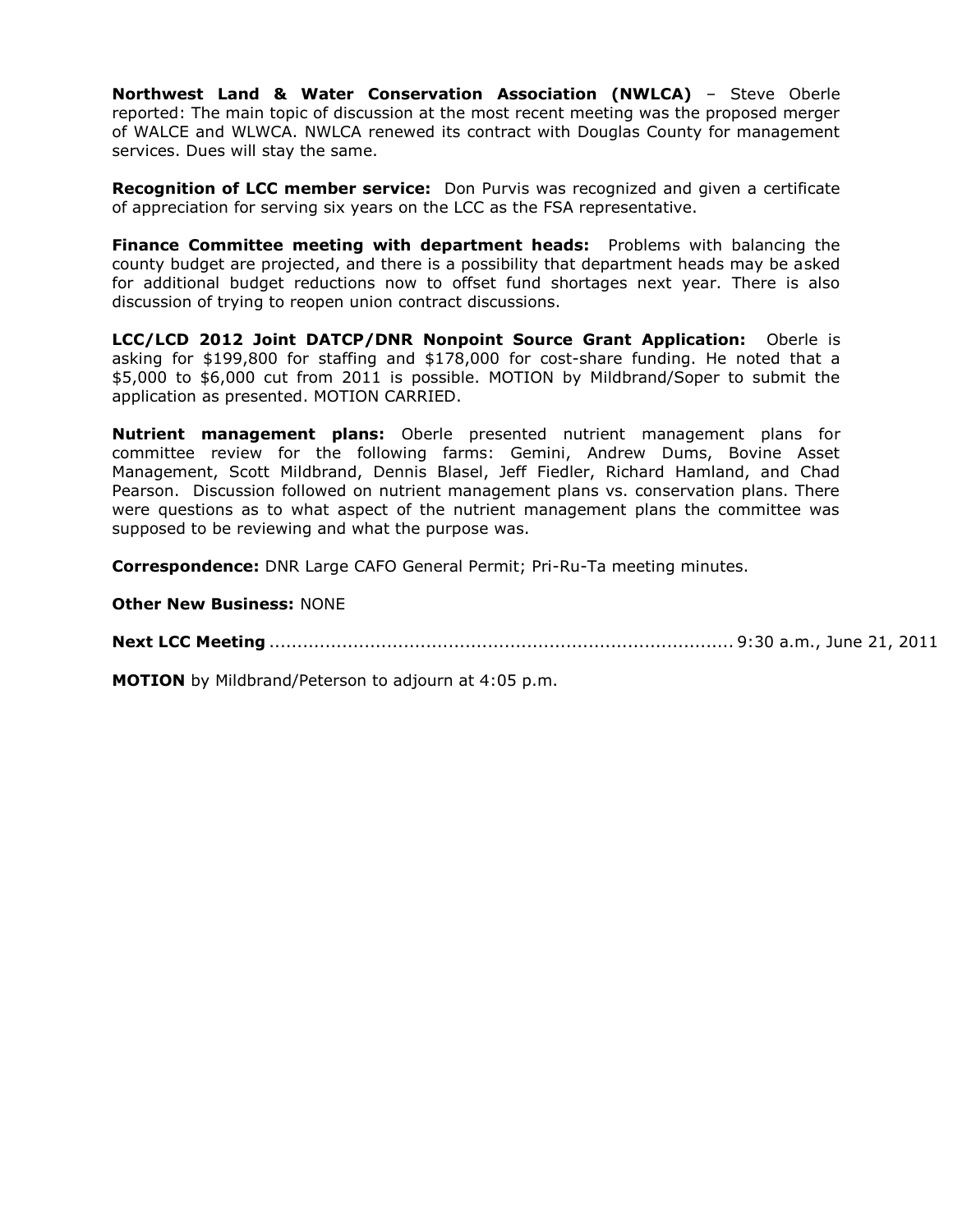# **TAYLOR COUNTY LAND CONSERVATION COMMITTEE Minutes of February 14, 2011 Meeting**

The monthly LCC meeting was called to order by Dave Krug at 10:05 a.m. The meeting was held in the UW Extension Meeting Room, County-USDA Service Center, Medford, Wisconsin. Members present were David Krug, Chairman, Scott Mildbrand, JoAnn Smith, and Ray Soper. Tim Peterson was absent. Others present were Chris Borden, Pri-Ru-Ta RC&D Coordinator; Deb Esselman, FSA County Executive Director; Bob Plawski, NRCS District Conservationist; Steve Oberle, County Conservationist; Matt Lapinski, LCD Resource Conservationist; and Cathy Mauer, LCD Conservation Assistant.

**MOTION** by Mildbrand/Smith to approve the agenda as distributed and posted. **MOTION CARRIED.**

**MOTION** by Mildbrand/Smith to approve the January 18, 2011 LCC meeting minutes. **MOTION CARRIED.**

January-February 2011 bills were circulated for review, and the December 2012 budget analysis was distributed. **MOTION** by Soper/Mildbrand to approve the bills and budget analysis as presented. **MOTION CARRIED.**

# **OLD BUSINESS:**

**Land and Water Resource Management Plan (LWRMP) update:** Oberle presented the plan to the Wisconsin Land and Water Conservation Board (LWCB) via telephone conference, and the plan was approved. It still needs approval by the Taylor County Board. Oberle also sent the LWCB a copy of a groundwater news release that he had prepared and most of the questions from the LWCB related to the County's drinking water education and testing program. Soper asked if the LWCB voted for approval as a straight up or down or if they had suggestions. Oberle said that he had worked with Dennis Presser from DATCP to assure that the LWRMP met state requirements, but he was unsure if the LWRMP needed only LWCB approval or if they made a recommendation to the state, perhaps DATCP. Krug mentioned that DNR had offered suggestions prior to the LCC approving the plan. Oberle also mentioned that he had revamped a paper called "State of Our Groundwater". He will be sharing that with the County Board and mailing it to the town and village boards.

**Farmland Preservation Program (FPP)/Working Lands:** Included in the Committee packet were conservation standards for FPP that had been revised in 2007, a news release, two draft versions of a letter to send to FPP participants, and a list of conservation compliance requirements for those in FPP. Lapinski discussed the draft letter, expressing concern about the time frame to require compliance. The letter also includes a date for participants to contact him. Mildbrand asked about tax implications and suggested compliance by December 31 for tax reasons. Soper asked if the department would have time to do nutrient management plans (NMPs) by that time. There was concern about participants taking tax credits even if they were not in compliance with the conservation requirements. Mauer clarified that the tax credit is an income tax credit rather than a property tax credit. Discussion followed about the tax credit structure, with participants having the option of converting to a flat tax credit rate rather than the sliding scale that has been used. There was also discussion of differences in the flat tax credit rate if the farm is in an area under Agriculture Zoning or in an Agricultural Enterprise Area. Soper suggested that the conservation requirements be included with the letter. Oberle asked if the NMPs should be 2011 or 2012 plans. Mauer noted that the conservation requirements for those under the old FPP included issues in addition to those covered by NMPs. Oberle said that there were separate FPP requirements from the ag performance standards. Oberle suggested that the letter included contract numbers, contract dates, number of acres, and location. Esselman suggested highlighting the deadline date. Mildbrand suggested that, at minimum, participants needed an NMP. Soper said most people are already aware of the requirement.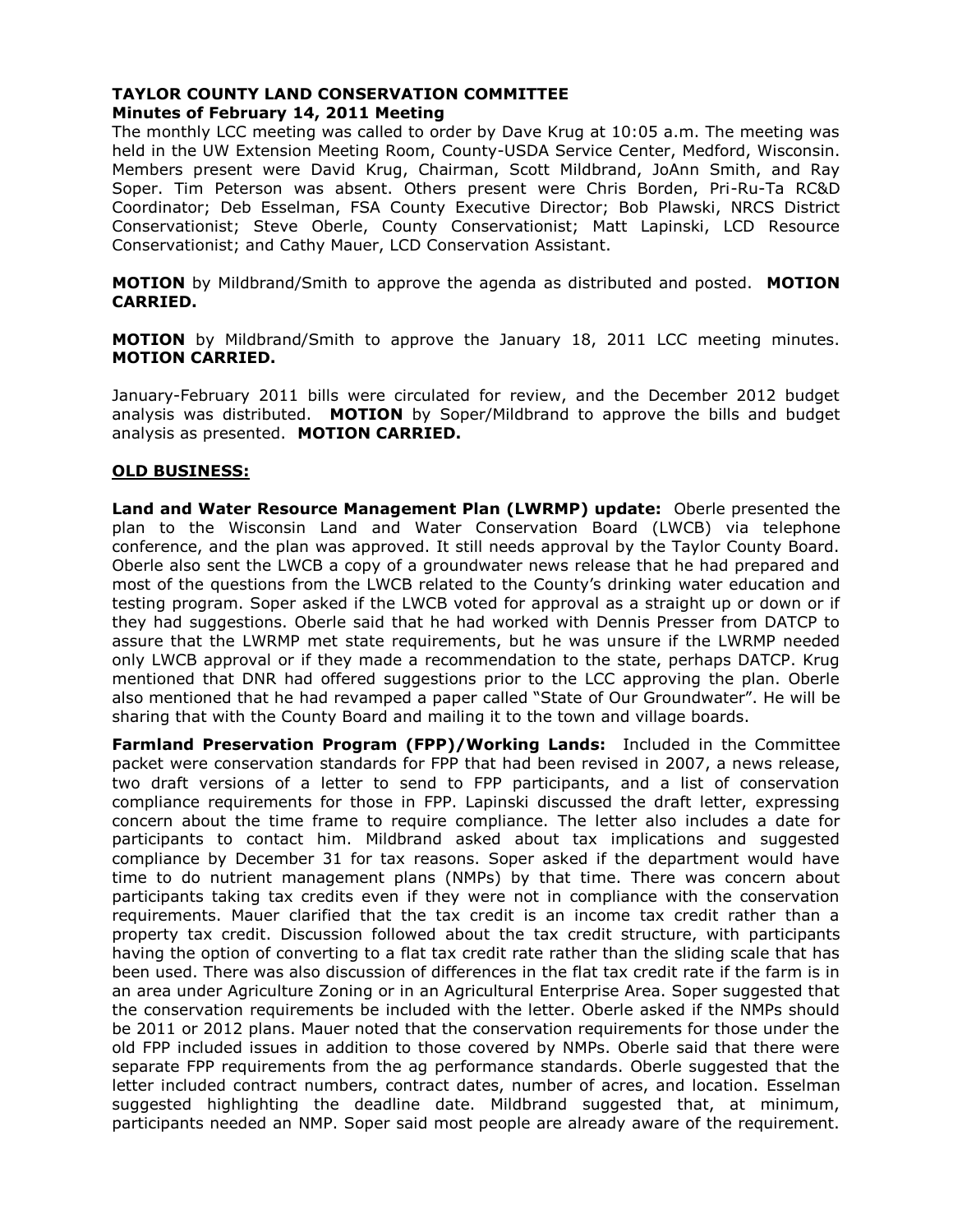Krug said that the goal was to try to get all ag land under NMPs and that FPP was one way to provide an incentive. Mildbrand suggested emphasizing NMPs in the letter, and Krug suggested using a December 31 deadline for compliance. Mildbrand suggested authorizing Krug to approve the revised letter before it is sent to participants, and Krug suggested sending a copy of the letter to all LCC members so that could suggest any changes. Lapinski will revise the letter and send it to the LCC.

**Northcentral Wisconsin Land Stewardship Conference (LSC):** Mauer distributed copies of the LSC brochure. The conference will be held Saturday, April 9 at the Rib Lake High School.

#### **NEW BUSINESS:**

#### **Reports**

**Land Conservation Department – Steve Oberle, County Conservationist, reported:** Oberle requested Krug's signature on the reimbursement request for the 2010 Soil and Water Management Grant, which funds staffing and cost-sharing. The reimbursement will be for \$54,393.10. A previous reimbursement was for \$85,944.90, making a total grant of \$140,388.00 for 2010. The grant application for 2012 funds is due April 15. Because the LCC wasn't scheduled to meet again until April 19, Oberle asked if the committee would like to reschedule the April meeting. It was rescheduled to Monday, April 11, at 1:00 p.m.

**Natural Resources Conservation Service – Bob Plawski, District Conservationist, reported:** Twenty-six applications were received for EQIP, including three for crop-related practices, four for pasture, and eight for farmstead practices. It looks like all crop practices will be funded. Pasture practices requests totaled \$75,000, but there is the initial allocation is only \$19,000. Additional funds may be available from other counties that do not use their allocations. The top-ranked pasture practice will probably be funded through the US Forest Service. Twenty-seven applications were received for the Conservation Stewardship Program (CSP), including eighteen for cropland/pasture and nine for forest. There was one cancellation, leaving twenty-six in the application process. They are currently doing interviews, which need to be done by March 9. Field verification needs to be done by April 22 for those who are tentatively approved. They will be doing HEL and wetland determinations for FSA, though the latter need to wait until snow is gone and frost is out of the ground so that soil borings can be taken. There is an Organic Initiative sign-up going until March 11. Both those already organic and those in transition are eligible, and there are usually four to five sign-ups.

**Farm Service Agency – Deb Esselman, County Executive Director, reported:** The SURE disaster program is under way, but there are problems with people meeting the paperwork/appraisal requirements. DCP sign-ups have been slow and a reminder will be sent. CRP sign-up starts March 14, but there are usually only one or two sign-ups. A three-county meeting, which will be held in Colby, is coming up.

**Pri-Ru-Ta RC&D – Chris Borden, Coordinator reported:** The 2011 federal budget is still undermined, despite being almost half way through the fiscal year. If there are still budget cuts, there will be a greater impact because the effect will be felt in the last six months. Grazing Lands Conservation Initiative funds may be affected. Grazing conferences are coming up, starting March 10 in Stetsonville. Topics include grassfinishing beef, predator control, Focus on Energy programs, and calf health. There will be a series of conferences throughout northern Wisconsin. Pri-Ru-Ta worked with the LCD and other agencies to apply for Resource Advisory Committee (RAC) grants for invasive species. \$33,000 was awarded for the Upper Chippewa Invasive Species Cooperative to hire a coordinator and fund several control projects. A second \$33,000 RAC grant was awarded to Pri-Ru-Ta to fund a grazing project. Lanice Szomi, Pri-Ru-Ta RC&D Project Manager, was elected treasurer of the Wisconsin Grass-fed Beef Cooperative.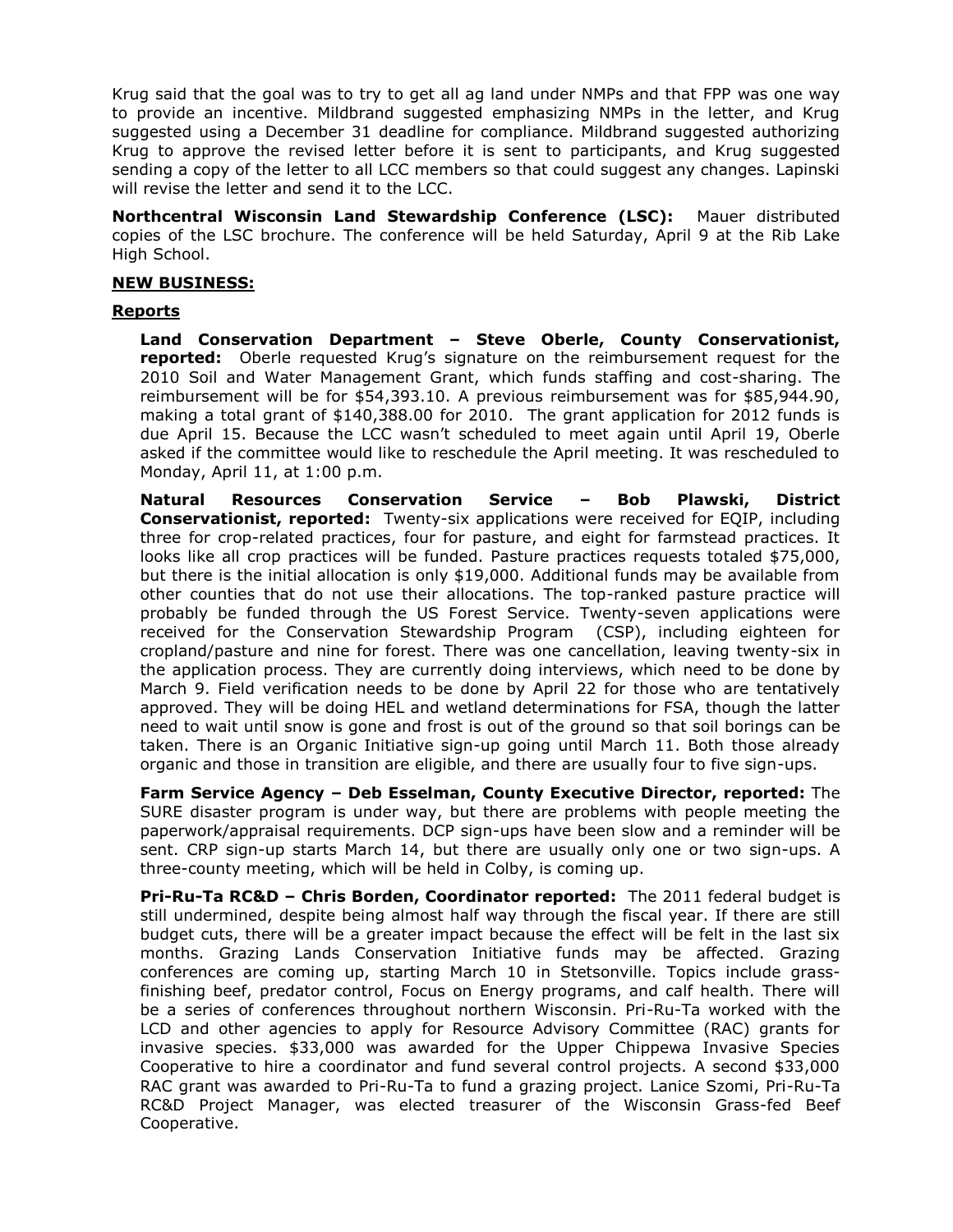**Resolution Declaring the Second Saturday in May as International Migratory Bird Day and Authorizing Taylor County to Apply and Implement Criteria for "Bird City" Recognition:** Mauer noted that recognition as a "Bird City" would benefit tourism in the County as well as recognizing the importance of conservation efforts. The Taylor County Tourism Committee has already approved the resolution and the \$50 application fee. The Chequamegon Bird Club will manage the application and associated activities. **MOTION** by Soper/Mildbrand to approve the resolution. **MOTION CARRIED**.

**Correspondence:** Dues notice from WLWCA; agenda and minutes from Big Eau Pleine Task Force; "Glaciation of Wisconsin"; Potassium Fertility, Plant Health, and Productivity".

# **Other New Business:**

**Pine Creek Assessment:** Craig Roesler, Wisconsin DNR Water Resources Management Specialist, sent results of testing he did at several sites along Pine Creek. LCD staff assisted with taking samples. Oberle has requested information on having Pine Creek listed as an impaired water. Soper asked what the ramifications of such a designation might be, but Oberle said he didn't know.

**MOTION** by Mildbrand/Smith to adjourn at noon.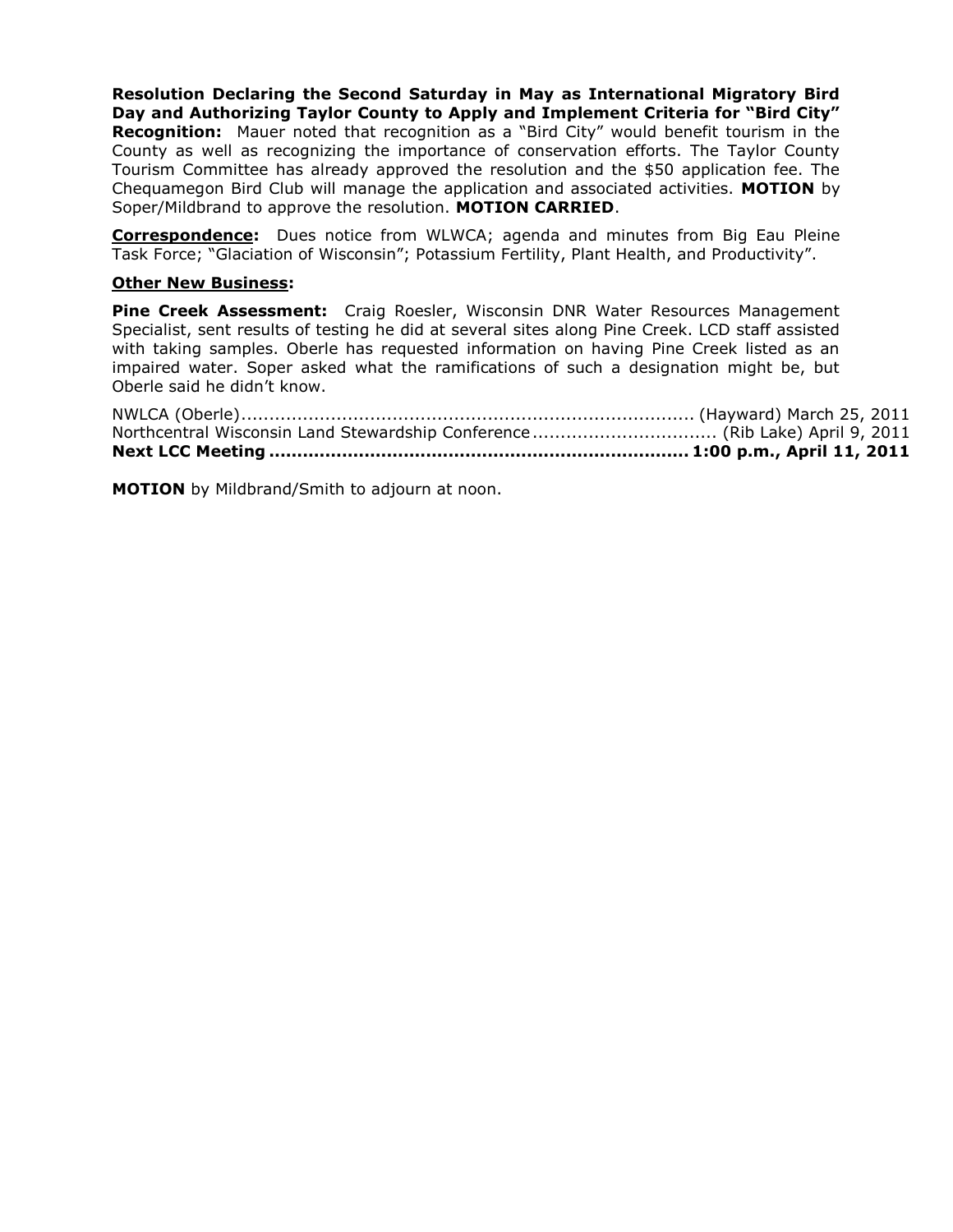# **TAYLOR COUNTY LAND CONSERVATION COMMITTEE**

Minutes of January 18, 2011 Meeting

The monthly LCC meeting was called to order by Dave Krug at 10:05 a.m. The meeting was held in the UW Extension Meeting Room, County-USDA Service Center, Medford, Wisconsin. Members present were David Krug, Chairman, Scott Mildbrand, Tim Peterson, JoAnn Smith, and Ray Soper. Others present were Lanice Szomi, Pri-Ru-Ta RC&D Program Manager; Deb Esselman, FSA County Executive Director; Bob Plawski, NRCS District Conservationist; Ed Zydzik, USDA-APHIS; Steve Oberle, County Conservationist; Kyle Noonan, LCD Engineering Technician; Matt Lapinski, LCD Resource Conservationist; and Larry Peterson, Taylor County Zoning Administrator.

**Welcome of JoAnn Smith to the LCC.** Smith will be serving on the LCC as the Farm Service Committee representative.

**MOTION** by Peterson/Mildbrand to approve the agenda as distributed and posted. **MOTION CARRIED.**

**MOTION** by Mildbrand/Peterson to approve the November 16, 2010 LCC meeting minutes. **MOTION CARRIED.**

November 16 – December 31, 2010 bills were circulated for review, and the November 2010 budget analysis was distributed.

**Donald Purvis,** who is no longer on the LCC, will be receiving a certificate of recognition for his years of service to the committee.

# **OLD BUSINESS:**

**Taylor County Land and Water Resource Management Plan (LWRMP):** A public hearing was held at 9:00 this morning; the only attendees were three committee members. Oberle summarized the history of the LWRMP, which was first done in 2000 with a revised plan in 2005, and reviewed the chapters that are included in the plan. Approved plans are required to receive state funding, and the state requires specific items to be covered in the plan. The LWRMP will be presented to the Wisconsin Land and Water Board on February 1. Discussion followed about the advantages of holding the public hearing before vs. after the committee meeting and about the benefits of highlighting the changes that were made to the 2005 plan in creating the 2010 plan to make it easier to compare the plans. The 2005 plan had four goals and the 2010 plan has five goals. As a result of the survey results, the order of the goals and priorities changed, though groundwater remained the top priority. Oberle questioned the need for the new fifth goal, which includes legislative activities, but Krug and Peterson stated that it was valuable to include. Soper proposed several changes, including a suggested revision, which was distributed, of the section covering the noncompliance component found on page 53. Mildbrand questioned the inclusion of a fifth staff position, stating that another position would not be accepted by the full County Board; Oberle explained that he was including that position only to indicate the number of staff that would be required to fully implement the plan, not as a proposal for actually funding a fifth position. Krug mentioned a discrepancy in listing of Kraft Dairy Trust funds on page x, where it is included under forestry, vs. page 67, where it is included under agriculture. Oberle said it should be under nutrient management [agriculture] and that he would correct that on page x. Peterson suggested that it would be beneficial for Zoning and LCD to work more closely together, especially concerning enforcement of NR 115 (Wisconsin Shoreland Protection). Oberle said that it was included in the LWRMP goals. Peterson stated that the LCD had more expertise in some aspects of that and also has more staff. Oberle agreed with working together, noting that LCD has worked with Zoning in other areas and also had some cost-share available for shoreland projects. Peterson observed that LCDs in more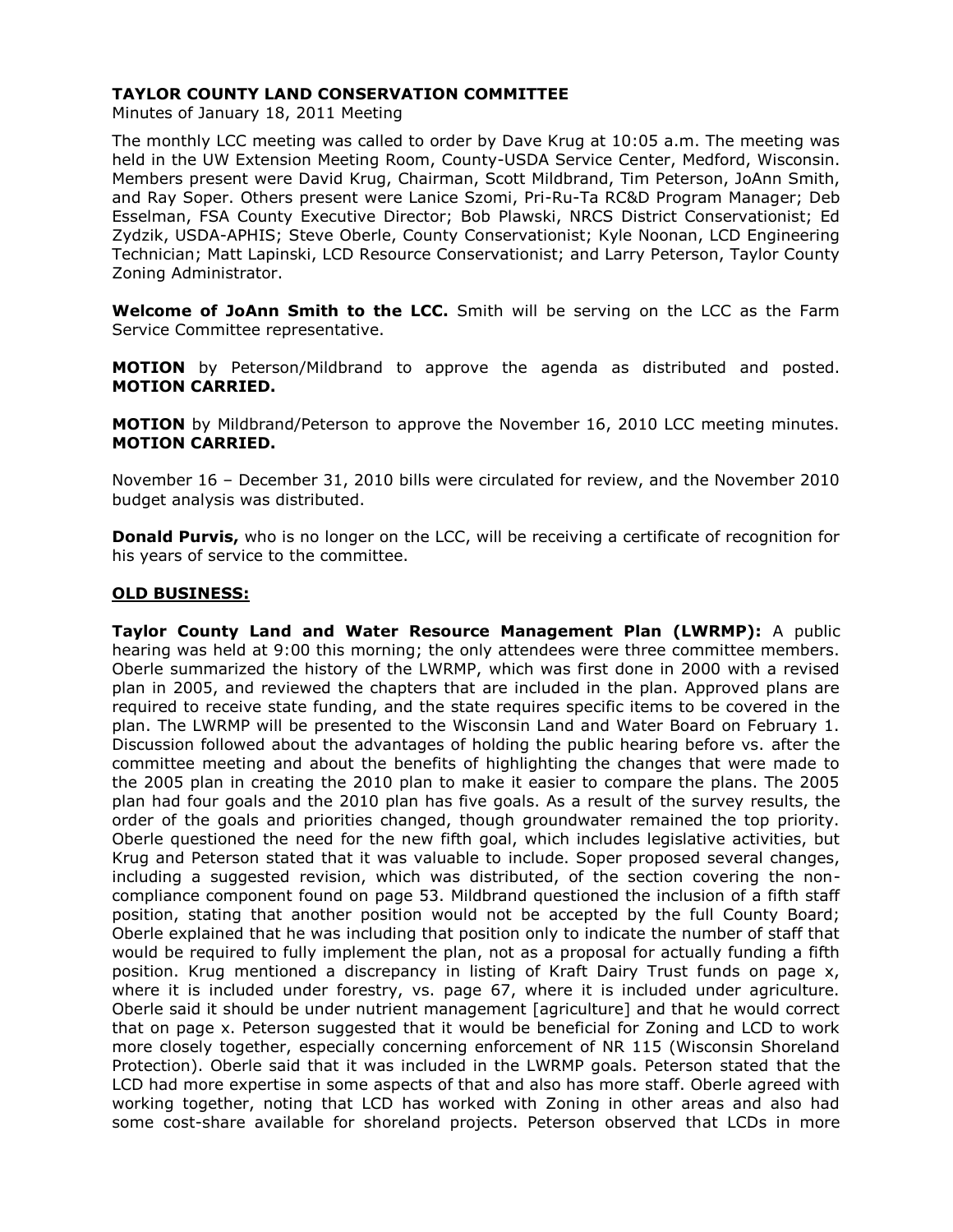northern counties frequently worked with shoreland issues and that Taylor County was more or less divided, with more shoreland issues in the north and more agricultural issues in the south. Krug said that he thought it was necessary for the LCD to not only work with Zoning but also with towns. **MOTION** by Mildbrand/Soper to approve the Taylor County Land and Water Resource Management Plan with the suggested changes (Soper's revision and other minor corrections and revisions to wording). **MOTION CARRIED**. Oberle circulated the resolution to be sent to the full county board for committee signatures.

**MOTION** by Peterson/Mildbrand to approve the bills and budget analysis as presented. **MOTION CARRIED.**

# **NEW BUSINESS:**

#### **Reports**

**Land Conservation Department – Steve Oberle, County Conservationist, reported:** Oberle provided background for his credentials for nutrient management planning, noting that according to a letter and follow-up email he received shortly after he came in 1998 and a couple years later, respectively, from Dave Jelenski (DATCP), he met the requirements for developing nutrient plans under ATCP 50.

**Natural Resources Conservation Service – Bob Plawski, District Conservationist, reported:** The 2011 application period for EQIP (Environmental Quality Incent ended January 14. There were twenty applications: four for grazing including one beginning farmer, seven for cropland practices including three beginning farmers, six for barnyards including one beginning farmer, one for pit closure, and two for manure storage. There were a total of five beginning farmers, which have a separate pool of money. There are two pools of money in the County: cropland and pastureland. All other practices (barnyards, forestry, manure storage) go to the area. Applications will be ranked, and, based on ranking, they will be approved as funds become available. If they are approved by NRCS, farmers whose cost share amounts to less than 70% are encouraged to apply to LCD for additional funds. Beginning farmers get an increased cost-share rate. NRCS utilizes flat rates and funding for some practices is about 50%, so those are the practices that are more likely to get LCD funding. Plawski is in the process of ranking applications. Noonan has been assisting Paul Malovrh from NRCS with designing practices and doing estimates. NRCS received an increase in EQIP funding for 2011, \$15,106,775 state-wide, which was an increase of \$499,000 from 2010. The County received \$61,268 as the base allocation (\$41,467 for cropland practices and \$19,802 for pastureland). That was a decrease in cropland and an increase in pastureland from last year. Last year NRCS used over \$90,000 for pastureland, and NRCS did not use up its cropland pool. This year he expects that they will use up the cropland money because NMPs will be fundable rather than having to be part of a CNMP. While money cannot be moved between pools, it can be moved between counties.

Another program that NRCS is offering is the Conservation Stewardship Program, which rewards good conservation in both agriculture and forestry. The final sign-up is January 21. There are sixteen applications so far this year; Last year all the acres allocated in the state for cropland/pastureland were used, but all the forestry allocation was not; this year there is a push for forestry enrollments. Plawski expects 25-30 applications by the deadline. There were thirty-three contracts last year, and people seem satisfied. Payments ranged from a low of \$400/year for four years for forestry to \$1575 to \$21,000/year for cropland/pastureland.

Oberle asked if there was a state pool for waste storage under EQIP. Plawski said the allocation was for the area, but that it was not specifically for waste storage but rather for farmsteads. The northwest area has a base allocation of \$1,464,960.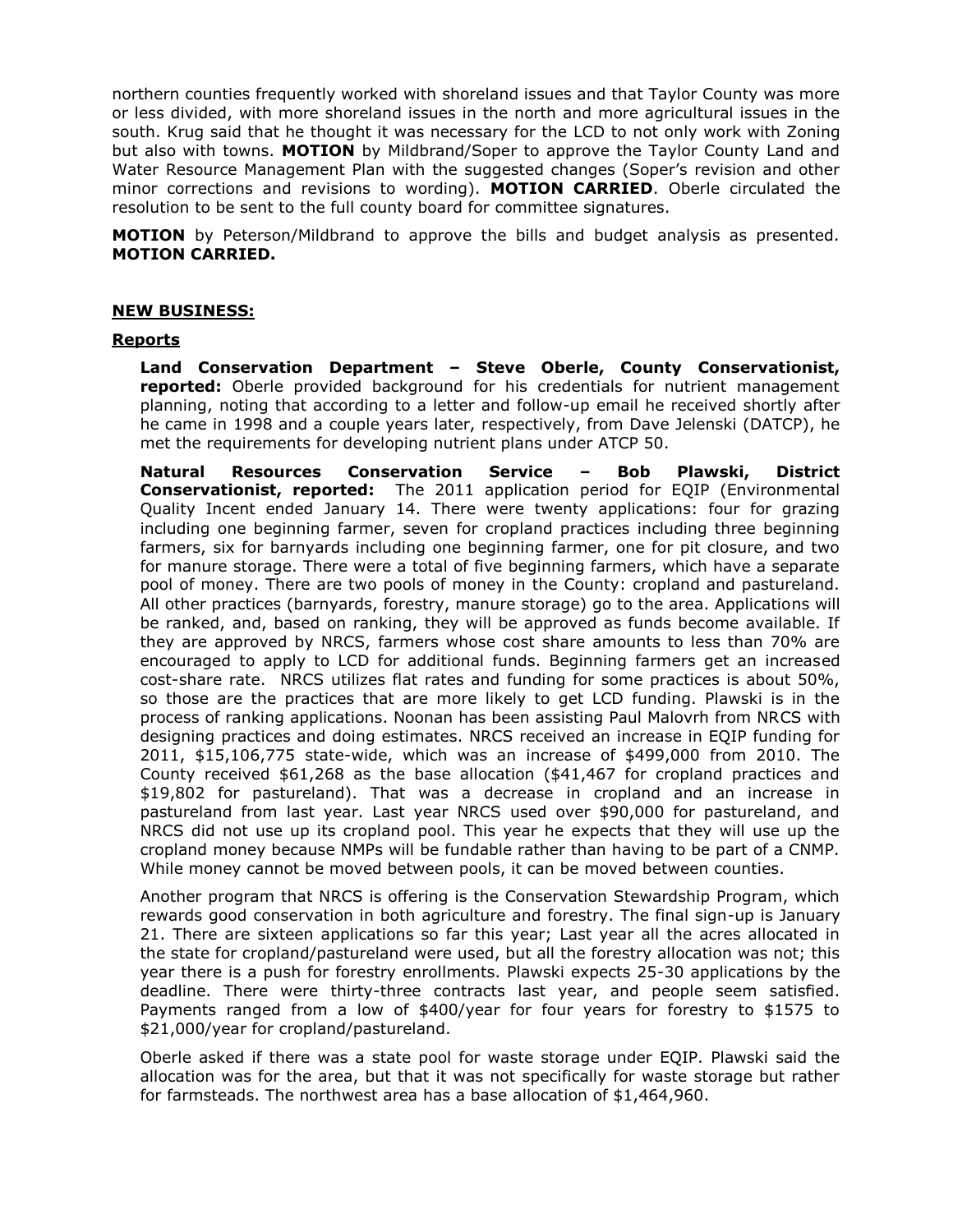**Farm Service Agency – Deb Esselman, County Executive Director, reported:** Interagency meetings are being held January 18 in Medford, January 19 in Gilman, and January 20 in Phillips. The meetings provide an opportunity for residents to learn about the programs offered by the various agricultural service agencies located in the Ag Center. The 2009 SURE disaster program was announced; producers need to have had insurance on all crops, including hay. However, most farmers do not insure hay. Limited resource farmers, beginning farmers, and socially disadvantaged farmers don't need to have had insurance. DCP is running, and FSA is setting up appointments; sign-up is due by June1. There is a new crop reporting system, but there are problems with the system, as well as with the maps. Federal employees are coming under scrutiny for possible cuts, and many people who are eligible for retirement are likely to leave. The Farm Bill has been delayed for now.

**Wildlife Damage Program – Ed Zydzik, USDA-APHIS, reported:** Zydzik summarized that the program pays for damage from deer, bear, geese, turkey, and elk and the producer must have sold at least \$1 worth of goods. They also deal with wolves and other wildlife, but there are no payments. He worked with twenty-two producers in Taylor County; one person will be getting a payment – Keith Skabroud had bear damage of \$2423 and will receive \$1923.05 after the \$500 deductible. They do not yet have a permit for shooting wolves, but they have a special permit to return to the Ocker farm where wolves have been coming right into a barnyard and the concern is human health and safety; twelve wolves were removed last summer. Two more wolves have now shown up. There was another situation in Price County where a wolf came into a yard three times, but the wolf has not returned since Zydzik set up a camera. One producer in the state has lost over thirty calves. Reimbursement at market prices does not cover actual costs. The bear kill was 5,056, which is extremely high. The dog hunters go first in 2011, which usually results in fewer killed than when bait hunters go first. There are more permits available for next year. Sawyer and Rusk Counties are some of the worst areas in the state. A lot of DNR staff are leaving. There is a DNR deer study going on to assess the impact of predators on the deer herd. **MOTION** by Peterson/Smith to approve payment to Keith Skabroud of \$1923.05 for bear damage. **MOTION CARRIED**. Mildbrand had a question about the deer damage program and costs. Although the state has proposed dropping the program, people in the state like it.

**Pri-Ru-Ta RC&D – Chris Borden, Coordinator, or Lanice Szomi, Program Manager, reported:** Save the date postcard for 2011 Northcentral Conference in conjunction with the Regional Conference set for September in Stevens Point. Wisconsin will also host the national RC&D conference in Madison in June, 2012. The Wisconsin Grass-fed Beef Cooperative member meeting will be held Saturday, January 29, at Hancock. The Northwest Grazing Group has been awarded a DATCP grazing grant for over \$13,000 for an educational demonstration. Grants to fund the educational demonstration for Bob Brandt and the grazing specialists in Ashland, Bayfield, Douglas and Iron Counties are on hold until the federal budget is set and DATCP receives federal funds. Grazing conferences will be held March 10-12. Pri-Ru-Ta RC&D was awarded RAC grants from the US Forest Service in the amounts of \$33,000 for a coordinator for the invasive species coordinator and \$30,000 for a grazing grant to include fencing, water lines, streambank stabilization and other practices on the Darrin Kohls property on Silver Creek. Pri-Ru-Ta is working with the Forest Service to set up a Memorandum of Agreement to facilitate future cooperation with the Forest Service.

**Regional Nutrient Management Classes:** Lapinski reported that a grant was received in cooperation with Northcentral Technical College, Clark, Marathon, and Taylor Counties to offer nutrient management classes, which are being held in Abbotsford, Medford, Spencer, and Wausau. Computers are furnished by NTC and instructors are from the Land Conservation Departments and UW-Extension in the participating counties. Mildbrand asked about the compliance rate for nutrient management, and Lapinski said it was about 20%. Oberle thought it was less. Smith commented that she thought all farmers were mandated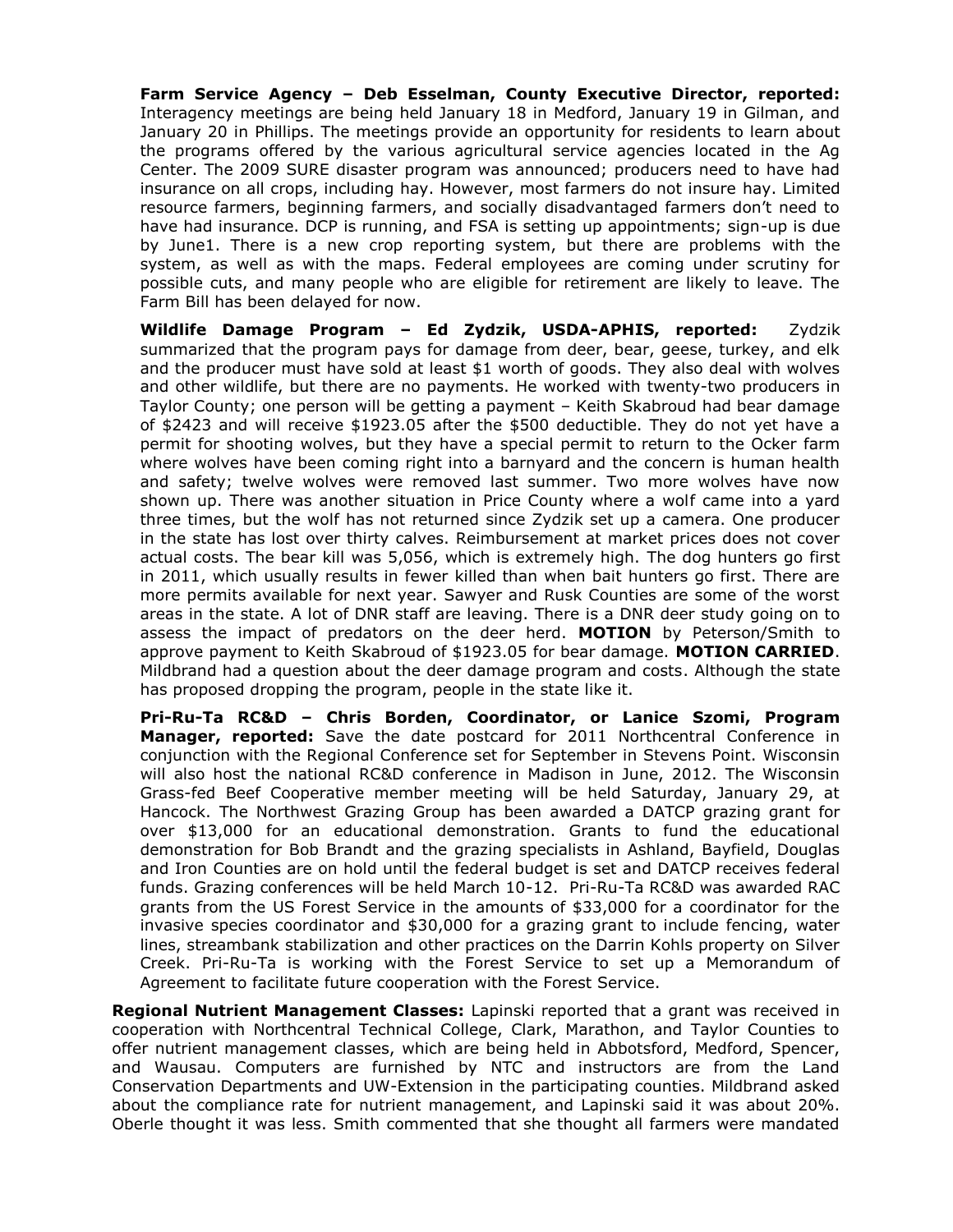to have NMPs, and Lapinski explained that although all farmers are required to have a nutrient management plan, the requirement is only enforceable in certain circumstances (e.g. notice of discharge and manure storage) or if cost-share is offered. In response to a question from Krug relative to the Farmland Preservation Program and requirements for nutrient management planning, Oberle said that the LCD would be using NMPs to meet the conservation plan requirements, as well as the nutrient management plan requirement, of the FPP program. Krug noted that there is a requirement for conservation plans in order to qualify for a tax credit. The discussion rolled into a discussion of the Farmland Preservation Program.

**Farmland Preservation Program:** Lapinski reported that there were thirty-eight contracts in the program, including three new contracts that had been applied for in past years but not completed. Oberle reiterated the plan was to work with the FPP participants to develop a timeline to create a nutrient management plan to meet both the nutrient management plan requirements and the conservation plan requirements. Lapinski distributed a summary of FPP participants. He asked the committee for direction in prioritizing the FPP participants with whom the LCD would work, asking if those whose contracts would expire in 2012 should be the top priority or if everyone in the program should be sent a letter of compliance stating that they have one year to get in compliance and if they do not, their contract would be terminated. Cost-share is not required for those in Farmland Preservation. Krug expressed concern that participants who are not in compliance are taking tax credits; other members agreed. Lapinski pointed out that average credit was \$1300 for 2009 and that sixteen participants had received tax credits. Plawski said that in most programs compliance is required to receive payments and that NRCS does an annual status review to determine compliance. He also said that years ago conservation plans were required for FPP participants. When FPP started, everyone was required to have a conservation plan and if there was no HEL or if they were farming to 'T' or below, that would be documented and in the information put in their file. Plawski questioned if compliance requirements were in the county Farmland Preservation regulations, and Oberle said they were. Lapinski has reviewed all of the files and noted there are only a few people with conservation plans, some with partial information, and some who had nothing. Some participants had apparently started working on their NMPs but had stopped working on them. Krug noted that in the past if someone was not in compliance and was kicked out of the program, they were required to pay back past credits plus interest, as well as not being eligible for more payments. He said something had to be done to bring participants into compliance. While the LCC does not want to fine people, compliance should be required. Oberle said that this issue had been talked about many times and that there were several ways to deal with it. He mentioned prioritizing based on contract expiration date and number of acres, with those expiring soonest and with the most acres being highest on the priority list. He also listed the possibility of prioritizing by location based on watershed. He suggested that those with contracts expiring soon posed an opportunity to still get compliance while there was still some incentive. The committee consensus was that all participants should be sent a letter. Oberle, however, asked for more guidance on prioritizing who to work with and said that he wanted committee feedback on the initial letter. Krug suggested that the LCD prepare a draft letter for the next committee meeting.

**2011 LCD Meeting Schedule:** Monday, February 14 at 10:00 a.m.; Tuesday, April 19 at 1:00 p.m.; and the following Tuesdays at 9:00 a.m.: June 21, August 16, October 18, and December 20.

**Correspondence:** WLWCA Board of Directors Conference Call agenda (1/18/11); Big Eau Pleine Task Force agenda (1/20/11); article "Validation of manure on Wisconsin farms"; Discovery Farms newsletter.

**Other New Business:** Noonan and Lapinski were on-site to observe North Breeze Dairy (NBD) monitoring well borings that were done to monitor water levels in an effort to determine if water in the ground is in a perched water table or is part of the true groundwater table. NBD is also working with DNR to develop a plan for new pump tests.